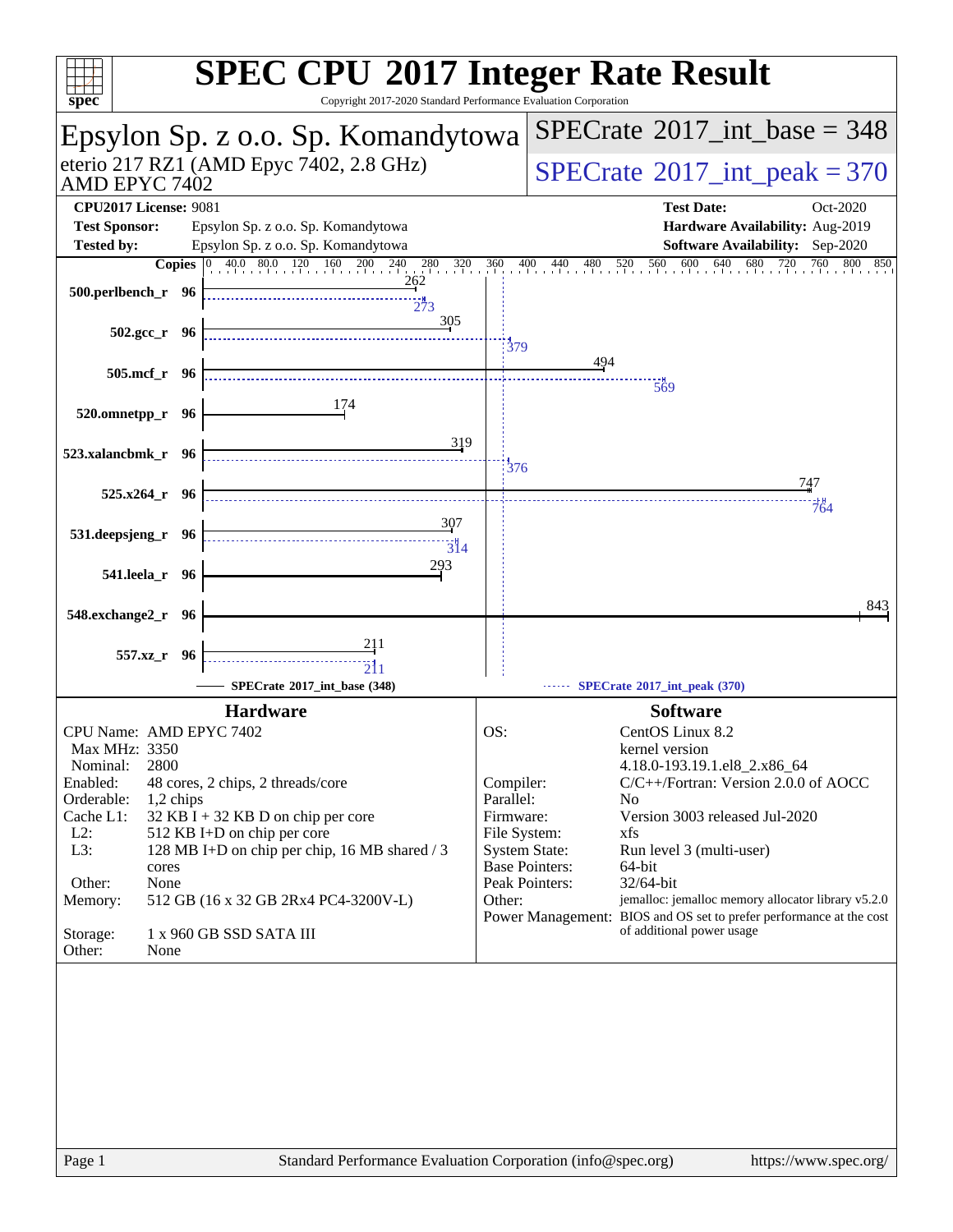

Copyright 2017-2020 Standard Performance Evaluation Corporation

#### Epsylon Sp. z o.o. Sp. Komandytowa AMD EPYC 7402 eterio 217 RZ1 (AMD Epyc 7402, 2.8 GHz)  $SPECTate^{\circ}2017$ \_int\_peak = 370  $SPECTate$ <sup>®</sup>[2017\\_int\\_base =](http://www.spec.org/auto/cpu2017/Docs/result-fields.html#SPECrate2017intbase) 348 **[CPU2017 License:](http://www.spec.org/auto/cpu2017/Docs/result-fields.html#CPU2017License)** 9081 **[Test Date:](http://www.spec.org/auto/cpu2017/Docs/result-fields.html#TestDate)** Oct-2020 **[Test Sponsor:](http://www.spec.org/auto/cpu2017/Docs/result-fields.html#TestSponsor)** Epsylon Sp. z o.o. Sp. Komandytowa **[Hardware Availability:](http://www.spec.org/auto/cpu2017/Docs/result-fields.html#HardwareAvailability)** Aug-2019 **[Tested by:](http://www.spec.org/auto/cpu2017/Docs/result-fields.html#Testedby)** Epsylon Sp. z o.o. Sp. Komandytowa **[Software Availability:](http://www.spec.org/auto/cpu2017/Docs/result-fields.html#SoftwareAvailability)** Sep-2020 **[Results Table](http://www.spec.org/auto/cpu2017/Docs/result-fields.html#ResultsTable) [Benchmark](http://www.spec.org/auto/cpu2017/Docs/result-fields.html#Benchmark) [Copies](http://www.spec.org/auto/cpu2017/Docs/result-fields.html#Copies) [Seconds](http://www.spec.org/auto/cpu2017/Docs/result-fields.html#Seconds) [Ratio](http://www.spec.org/auto/cpu2017/Docs/result-fields.html#Ratio) [Seconds](http://www.spec.org/auto/cpu2017/Docs/result-fields.html#Seconds) [Ratio](http://www.spec.org/auto/cpu2017/Docs/result-fields.html#Ratio) [Seconds](http://www.spec.org/auto/cpu2017/Docs/result-fields.html#Seconds) [Ratio](http://www.spec.org/auto/cpu2017/Docs/result-fields.html#Ratio) Base [Copies](http://www.spec.org/auto/cpu2017/Docs/result-fields.html#Copies) [Seconds](http://www.spec.org/auto/cpu2017/Docs/result-fields.html#Seconds) [Ratio](http://www.spec.org/auto/cpu2017/Docs/result-fields.html#Ratio) [Seconds](http://www.spec.org/auto/cpu2017/Docs/result-fields.html#Seconds) [Ratio](http://www.spec.org/auto/cpu2017/Docs/result-fields.html#Ratio) [Seconds](http://www.spec.org/auto/cpu2017/Docs/result-fields.html#Seconds) [Ratio](http://www.spec.org/auto/cpu2017/Docs/result-fields.html#Ratio) Peak** [500.perlbench\\_r](http://www.spec.org/auto/cpu2017/Docs/benchmarks/500.perlbench_r.html) 96 585 261 **[584](http://www.spec.org/auto/cpu2017/Docs/result-fields.html#Median) [262](http://www.spec.org/auto/cpu2017/Docs/result-fields.html#Median)** 584 262 96 565 271 **[561](http://www.spec.org/auto/cpu2017/Docs/result-fields.html#Median) [273](http://www.spec.org/auto/cpu2017/Docs/result-fields.html#Median)** 558 274 [502.gcc\\_r](http://www.spec.org/auto/cpu2017/Docs/benchmarks/502.gcc_r.html) 96 447 304 446 305 **[446](http://www.spec.org/auto/cpu2017/Docs/result-fields.html#Median) [305](http://www.spec.org/auto/cpu2017/Docs/result-fields.html#Median)** 96 359 379 360 378 **[359](http://www.spec.org/auto/cpu2017/Docs/result-fields.html#Median) [379](http://www.spec.org/auto/cpu2017/Docs/result-fields.html#Median)** [505.mcf\\_r](http://www.spec.org/auto/cpu2017/Docs/benchmarks/505.mcf_r.html) 96 314 495 315 493 **[314](http://www.spec.org/auto/cpu2017/Docs/result-fields.html#Median) [494](http://www.spec.org/auto/cpu2017/Docs/result-fields.html#Median)** 96 **[273](http://www.spec.org/auto/cpu2017/Docs/result-fields.html#Median) [569](http://www.spec.org/auto/cpu2017/Docs/result-fields.html#Median)** 274 566 273 569 [520.omnetpp\\_r](http://www.spec.org/auto/cpu2017/Docs/benchmarks/520.omnetpp_r.html) 96 **[723](http://www.spec.org/auto/cpu2017/Docs/result-fields.html#Median) [174](http://www.spec.org/auto/cpu2017/Docs/result-fields.html#Median)** 722 174 723 174 96 **[723](http://www.spec.org/auto/cpu2017/Docs/result-fields.html#Median) [174](http://www.spec.org/auto/cpu2017/Docs/result-fields.html#Median)** 722 174 723 174 [523.xalancbmk\\_r](http://www.spec.org/auto/cpu2017/Docs/benchmarks/523.xalancbmk_r.html) 96 **[318](http://www.spec.org/auto/cpu2017/Docs/result-fields.html#Median) [319](http://www.spec.org/auto/cpu2017/Docs/result-fields.html#Median)** 317 320 319 318 96 269 377 270 376 **[269](http://www.spec.org/auto/cpu2017/Docs/result-fields.html#Median) [376](http://www.spec.org/auto/cpu2017/Docs/result-fields.html#Median)** [525.x264\\_r](http://www.spec.org/auto/cpu2017/Docs/benchmarks/525.x264_r.html) 96 226 745 224 750 **[225](http://www.spec.org/auto/cpu2017/Docs/result-fields.html#Median) [747](http://www.spec.org/auto/cpu2017/Docs/result-fields.html#Median)** 96 **[220](http://www.spec.org/auto/cpu2017/Docs/result-fields.html#Median) [764](http://www.spec.org/auto/cpu2017/Docs/result-fields.html#Median)** 222 758 219 766 [531.deepsjeng\\_r](http://www.spec.org/auto/cpu2017/Docs/benchmarks/531.deepsjeng_r.html) 96 **[359](http://www.spec.org/auto/cpu2017/Docs/result-fields.html#Median) [307](http://www.spec.org/auto/cpu2017/Docs/result-fields.html#Median)** 359 306 359 307 96 **[351](http://www.spec.org/auto/cpu2017/Docs/result-fields.html#Median) [314](http://www.spec.org/auto/cpu2017/Docs/result-fields.html#Median)** 354 311 350 314 [541.leela\\_r](http://www.spec.org/auto/cpu2017/Docs/benchmarks/541.leela_r.html) 96 541 294 **[542](http://www.spec.org/auto/cpu2017/Docs/result-fields.html#Median) [293](http://www.spec.org/auto/cpu2017/Docs/result-fields.html#Median)** 544 292 96 541 294 **[542](http://www.spec.org/auto/cpu2017/Docs/result-fields.html#Median) [293](http://www.spec.org/auto/cpu2017/Docs/result-fields.html#Median)** 544 292 [548.exchange2\\_r](http://www.spec.org/auto/cpu2017/Docs/benchmarks/548.exchange2_r.html) 96 311 809 **[298](http://www.spec.org/auto/cpu2017/Docs/result-fields.html#Median) [843](http://www.spec.org/auto/cpu2017/Docs/result-fields.html#Median)** 298 845 96 311 809 **[298](http://www.spec.org/auto/cpu2017/Docs/result-fields.html#Median) [843](http://www.spec.org/auto/cpu2017/Docs/result-fields.html#Median)** 298 845 [557.xz\\_r](http://www.spec.org/auto/cpu2017/Docs/benchmarks/557.xz_r.html) 96 490 211 **[491](http://www.spec.org/auto/cpu2017/Docs/result-fields.html#Median) [211](http://www.spec.org/auto/cpu2017/Docs/result-fields.html#Median)** 491 211 96 491 211 **[491](http://www.spec.org/auto/cpu2017/Docs/result-fields.html#Median) [211](http://www.spec.org/auto/cpu2017/Docs/result-fields.html#Median)** 491 211 **[SPECrate](http://www.spec.org/auto/cpu2017/Docs/result-fields.html#SPECrate2017intbase)[2017\\_int\\_base =](http://www.spec.org/auto/cpu2017/Docs/result-fields.html#SPECrate2017intbase) 348 [SPECrate](http://www.spec.org/auto/cpu2017/Docs/result-fields.html#SPECrate2017intpeak)[2017\\_int\\_peak =](http://www.spec.org/auto/cpu2017/Docs/result-fields.html#SPECrate2017intpeak) 370** Results appear in the [order in which they were run](http://www.spec.org/auto/cpu2017/Docs/result-fields.html#RunOrder). Bold underlined text [indicates a median measurement](http://www.spec.org/auto/cpu2017/Docs/result-fields.html#Median). **[Compiler Notes](http://www.spec.org/auto/cpu2017/Docs/result-fields.html#CompilerNotes)** The AMD64 AOCC Compiler Suite is available at

<http://developer.amd.com/amd-aocc/>

#### **[Submit Notes](http://www.spec.org/auto/cpu2017/Docs/result-fields.html#SubmitNotes)**

The config file option 'submit' was used. 'numactl' was used to bind copies to the cores. See the configuration file for details.

#### **[Operating System Notes](http://www.spec.org/auto/cpu2017/Docs/result-fields.html#OperatingSystemNotes)**

'ulimit -s unlimited' was used to set environment stack size 'ulimit -l 2097152' was used to set environment locked pages in memory limit

runcpu command invoked through numactl i.e.: numactl --interleave=all runcpu <etc>

Set dirty\_ratio=8 to limit dirty cache to 8% of memory Set swappiness=1 to swap only if necessary Set zone\_reclaim\_mode=1 to free local node memory and avoid remote memory sync then drop\_caches=3 to reset caches before invoking runcpu

dirty\_ratio, swappiness, zone\_reclaim\_mode and drop\_caches were all set using privileged echo (e.g. echo 1 > /proc/sys/vm/swappiness).

**(Continued on next page)**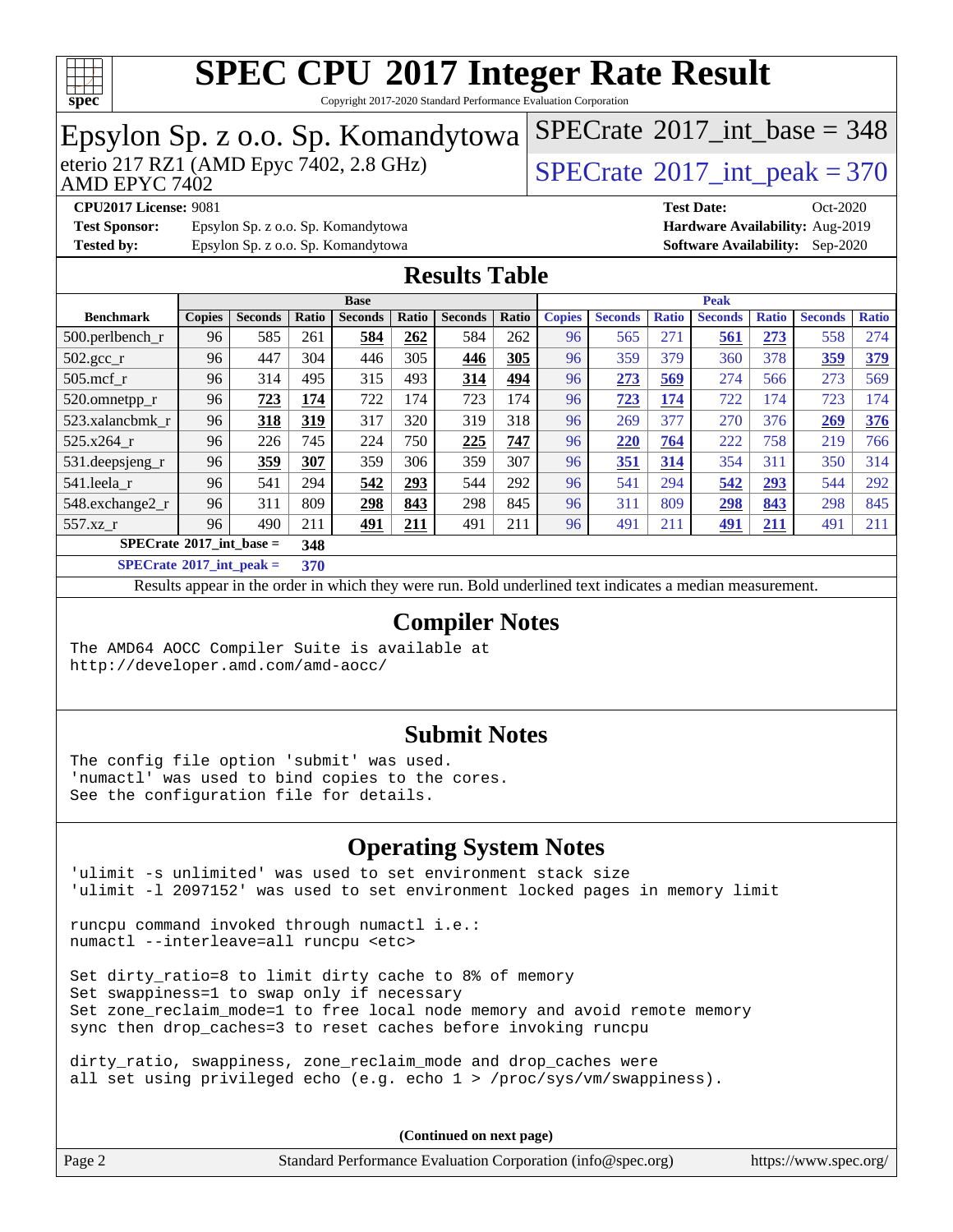

Copyright 2017-2020 Standard Performance Evaluation Corporation

#### Epsylon Sp. z o.o. Sp. Komandytowa

AMD EPYC 7402

eterio 217 RZ1 (AMD Epyc 7402, 2.8 GHz)  $SPECTate^{\circ}2017$ \_int\_peak = 370

 $SPECTate$ <sup>®</sup>[2017\\_int\\_base =](http://www.spec.org/auto/cpu2017/Docs/result-fields.html#SPECrate2017intbase) 348

**[Test Sponsor:](http://www.spec.org/auto/cpu2017/Docs/result-fields.html#TestSponsor)** Epsylon Sp. z o.o. Sp. Komandytowa **[Hardware Availability:](http://www.spec.org/auto/cpu2017/Docs/result-fields.html#HardwareAvailability)** Aug-2019 **[Tested by:](http://www.spec.org/auto/cpu2017/Docs/result-fields.html#Testedby)** Epsylon Sp. z o.o. Sp. Komandytowa **[Software Availability:](http://www.spec.org/auto/cpu2017/Docs/result-fields.html#SoftwareAvailability)** Sep-2020

**[CPU2017 License:](http://www.spec.org/auto/cpu2017/Docs/result-fields.html#CPU2017License)** 9081 **[Test Date:](http://www.spec.org/auto/cpu2017/Docs/result-fields.html#TestDate)** Oct-2020

#### **[Operating System Notes \(Continued\)](http://www.spec.org/auto/cpu2017/Docs/result-fields.html#OperatingSystemNotes)**

Transparent huge pages set to 'always' for this run (OS default)

#### **[Environment Variables Notes](http://www.spec.org/auto/cpu2017/Docs/result-fields.html#EnvironmentVariablesNotes)**

Environment variables set by runcpu before the start of the run: LD\_LIBRARY\_PATH = "/home/CPU2017-1.1.0/amd\_rate\_aocc200\_rome\_C\_lib/64;/home/CPU2017-1.1.0/ amd\_rate\_aocc200\_rome\_C\_lib/32:" MALLOC\_CONF = "retain:true"

#### **[General Notes](http://www.spec.org/auto/cpu2017/Docs/result-fields.html#GeneralNotes)**

Binaries were compiled on a system with 2x AMD EPYC 7601 CPU + 512GB Memory using Fedora 26

NA: The test sponsor attests, as of date of publication, that CVE-2017-5754 (Meltdown) is mitigated in the system as tested and documented. Yes: The test sponsor attests, as of date of publication, that CVE-2017-5753 (Spectre variant 1) is mitigated in the system as tested and documented. Yes: The test sponsor attests, as of date of publication, that CVE-2017-5715 (Spectre variant 2) is mitigated in the system as tested and documented.

jemalloc: configured and built with GCC v9.1.0 in Ubuntu 19.04 with -O3 -znver2 -flto jemalloc 5.2.0 is available here: <https://github.com/jemalloc/jemalloc/releases/download/5.2.0/jemalloc-5.2.0.tar.bz2>

#### **[Platform Notes](http://www.spec.org/auto/cpu2017/Docs/result-fields.html#PlatformNotes)**

BIOS settings: Power phase shedding = Disabled SVM Mode = Disabled SR-IOV support = Disabled DRAM Scrub time = Disabled NUMA nodes per socket = NPS4 Determinism Slider = Power

 Sysinfo program /home/CPU2017-1.1.0/bin/sysinfo Rev: r6365 of 2019-08-21 295195f888a3d7edb1e6e46a485a0011 running on Zyxel Thu Oct 22 12:58:25 2020

 SUT (System Under Test) info as seen by some common utilities. For more information on this section, see <https://www.spec.org/cpu2017/Docs/config.html#sysinfo>

**(Continued on next page)**

Page 3 Standard Performance Evaluation Corporation [\(info@spec.org\)](mailto:info@spec.org) <https://www.spec.org/>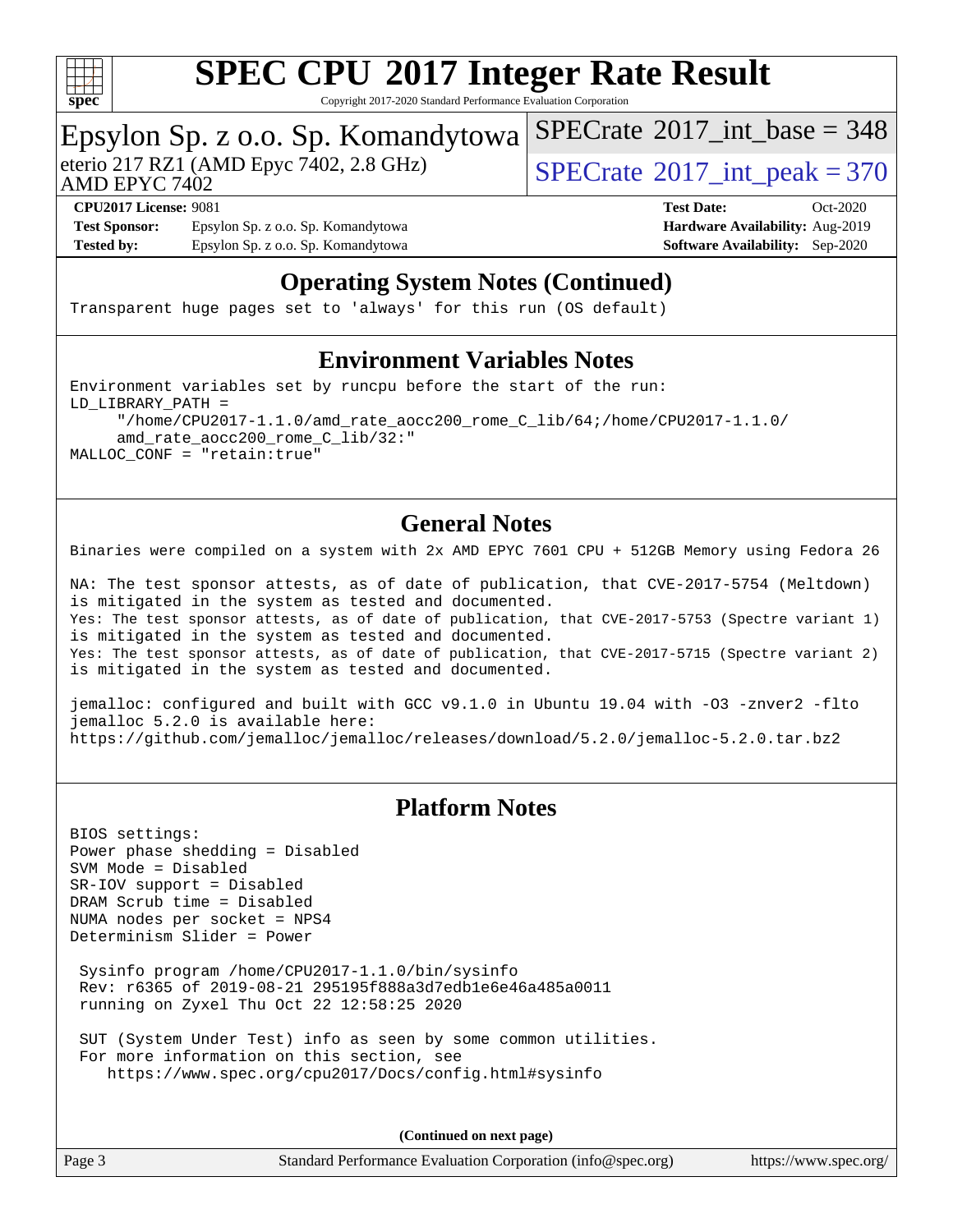

 $SPECrate$ <sup>®</sup> $2017$ \_int\_base = 348

| Epsylon Sp. z o.o. Sp. Komandytowa                                                                                                                                                                                                                                                                                                                                                                                                                                                                                                                                                                                 |                                                                                                                                                                                                                                                                                                                                                                                                                                                                                                                                                                                                                                                                                        | $SPECrate^{\circledast}2017$ int base = 348                   |                                        |  |
|--------------------------------------------------------------------------------------------------------------------------------------------------------------------------------------------------------------------------------------------------------------------------------------------------------------------------------------------------------------------------------------------------------------------------------------------------------------------------------------------------------------------------------------------------------------------------------------------------------------------|----------------------------------------------------------------------------------------------------------------------------------------------------------------------------------------------------------------------------------------------------------------------------------------------------------------------------------------------------------------------------------------------------------------------------------------------------------------------------------------------------------------------------------------------------------------------------------------------------------------------------------------------------------------------------------------|---------------------------------------------------------------|----------------------------------------|--|
| eterio 217 RZ1 (AMD Epyc 7402, 2.8 GHz)<br>AMD EPYC 7402                                                                                                                                                                                                                                                                                                                                                                                                                                                                                                                                                           |                                                                                                                                                                                                                                                                                                                                                                                                                                                                                                                                                                                                                                                                                        | $SPECTate$ <sup>®</sup> 2017_int_peak = 370                   |                                        |  |
| <b>CPU2017 License: 9081</b>                                                                                                                                                                                                                                                                                                                                                                                                                                                                                                                                                                                       |                                                                                                                                                                                                                                                                                                                                                                                                                                                                                                                                                                                                                                                                                        | <b>Test Date:</b>                                             | Oct-2020                               |  |
| <b>Test Sponsor:</b><br>Epsylon Sp. z o.o. Sp. Komandytowa                                                                                                                                                                                                                                                                                                                                                                                                                                                                                                                                                         |                                                                                                                                                                                                                                                                                                                                                                                                                                                                                                                                                                                                                                                                                        |                                                               | Hardware Availability: Aug-2019        |  |
| <b>Tested by:</b><br>Epsylon Sp. z o.o. Sp. Komandytowa                                                                                                                                                                                                                                                                                                                                                                                                                                                                                                                                                            |                                                                                                                                                                                                                                                                                                                                                                                                                                                                                                                                                                                                                                                                                        |                                                               | <b>Software Availability:</b> Sep-2020 |  |
|                                                                                                                                                                                                                                                                                                                                                                                                                                                                                                                                                                                                                    | <b>Platform Notes (Continued)</b>                                                                                                                                                                                                                                                                                                                                                                                                                                                                                                                                                                                                                                                      |                                                               |                                        |  |
| From /proc/cpuinfo<br>"physical id"s (chips)<br>2<br>96 "processors"<br>cpu cores : 24<br>siblings : 48                                                                                                                                                                                                                                                                                                                                                                                                                                                                                                            | model name: AMD EPYC 7402 24-Core Processor<br>cores, siblings (Caution: counting these is hw and system dependent. The following<br>excerpts from /proc/cpuinfo might not be reliable. Use with caution.)                                                                                                                                                                                                                                                                                                                                                                                                                                                                             |                                                               |                                        |  |
|                                                                                                                                                                                                                                                                                                                                                                                                                                                                                                                                                                                                                    | physical 0: cores 0 1 2 4 5 6 8 9 10 12 13 14 16 17 18 20 21 22 24 25 26 28 29 30<br>physical 1: cores 0 1 2 4 5 6 8 9 10 12 13 14 16 17 18 20 21 22 24 25 26 28 29 30                                                                                                                                                                                                                                                                                                                                                                                                                                                                                                                 |                                                               |                                        |  |
| From 1scpu:<br>Architecture:<br>$CPU$ op-mode( $s$ ):<br>Byte Order:<br>CPU(s):<br>On-line CPU(s) list: $0-95$<br>Thread(s) per core:<br>Core(s) per socket:<br>Socket(s):<br>NUMA $node(s):$<br>Vendor ID:<br>CPU family:<br>Model:<br>Model name:<br>Stepping:<br>CPU MHz:<br>$CPU$ max $MHz$ :<br>CPU min MHz:<br>BogoMIPS:<br>Virtualization:<br>L1d cache:<br>Lli cache:<br>L2 cache:<br>L3 cache:<br>NUMA node0 CPU(s):<br>NUMA nodel CPU(s):<br>NUMA $node2$ $CPU(s):$<br>NUMA $node3$ $CPU(s):$<br>NUMA $node4$ $CPU(s)$ :<br>NUMA $node5$ $CPU(s):$<br>NUMA node6 CPU(s):<br>NUMA node7 CPU(s):<br>Flags: | x86_64<br>$32$ -bit, $64$ -bit<br>Little Endian<br>96<br>2<br>24<br>2<br>8<br>AuthenticAMD<br>23<br>49<br>AMD EPYC 7402 24-Core Processor<br>0<br>2658.154<br>2800.0000<br>1500.0000<br>5599.89<br>AMD-V<br>32K<br>32K<br>512K<br>16384K<br>$0 - 5, 48 - 53$<br>$6 - 11, 54 - 59$<br>$12 - 17,60 - 65$<br>$18 - 23,66 - 71$<br>$24 - 29, 72 - 77$<br>$30 - 35, 78 - 83$<br>$36 - 41, 84 - 89$<br>$42 - 47, 90 - 95$<br>pat pse36 clflush mmx fxsr sse sse2 ht syscall nx mmxext fxsr_opt pdpe1gb rdtscp lm<br>constant_tsc rep_good nopl nonstop_tsc cpuid extd_apicid aperfmperf pni pclmulqdq<br>monitor ssse3 fma cx16 sse4_1 sse4_2 movbe popcnt aes xsave avx f16c rdrand lahf_lm | fpu vme de pse tsc msr pae mce cx8 apic sep mtrr pge mca cmov |                                        |  |
| (Continued on next page)                                                                                                                                                                                                                                                                                                                                                                                                                                                                                                                                                                                           |                                                                                                                                                                                                                                                                                                                                                                                                                                                                                                                                                                                                                                                                                        |                                                               |                                        |  |
| Page 4                                                                                                                                                                                                                                                                                                                                                                                                                                                                                                                                                                                                             | Standard Performance Evaluation Corporation (info@spec.org)                                                                                                                                                                                                                                                                                                                                                                                                                                                                                                                                                                                                                            |                                                               | https://www.spec.org/                  |  |
|                                                                                                                                                                                                                                                                                                                                                                                                                                                                                                                                                                                                                    |                                                                                                                                                                                                                                                                                                                                                                                                                                                                                                                                                                                                                                                                                        |                                                               |                                        |  |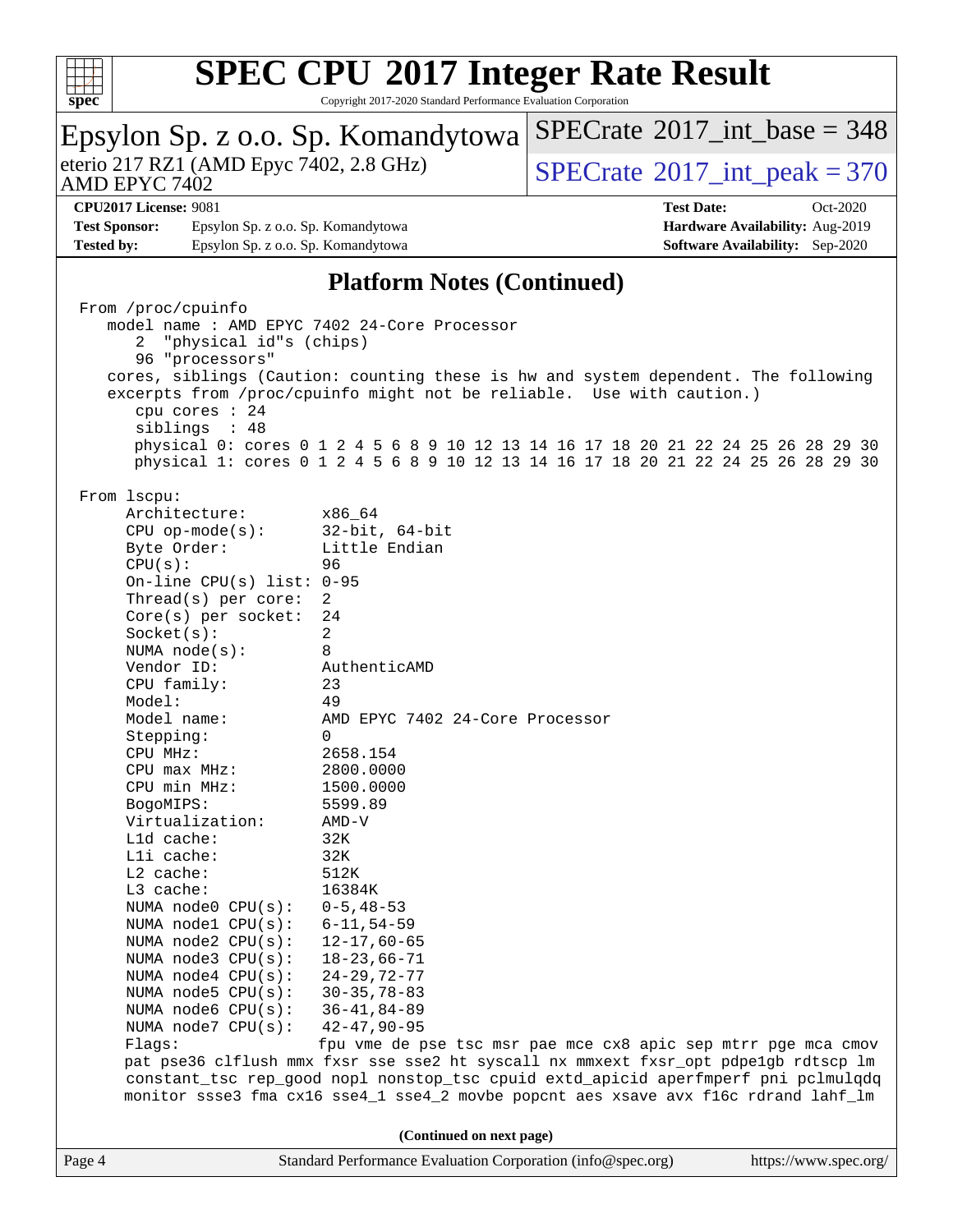

| Epsylon Sp. z o.o. Sp. Komandytowa                                                                                                                                                                                                                                                                                                                                                                                                                                                                                                                                                                                                                                                                                                                                                                                                                                                                                                                                                                                                                                                                                                                                                                                                                                                                                                                  | $SPECrate^{\circ}2017\_int\_base = 348$     |  |
|-----------------------------------------------------------------------------------------------------------------------------------------------------------------------------------------------------------------------------------------------------------------------------------------------------------------------------------------------------------------------------------------------------------------------------------------------------------------------------------------------------------------------------------------------------------------------------------------------------------------------------------------------------------------------------------------------------------------------------------------------------------------------------------------------------------------------------------------------------------------------------------------------------------------------------------------------------------------------------------------------------------------------------------------------------------------------------------------------------------------------------------------------------------------------------------------------------------------------------------------------------------------------------------------------------------------------------------------------------|---------------------------------------------|--|
| eterio 217 RZ1 (AMD Epyc 7402, 2.8 GHz)<br>AMD EPYC 7402                                                                                                                                                                                                                                                                                                                                                                                                                                                                                                                                                                                                                                                                                                                                                                                                                                                                                                                                                                                                                                                                                                                                                                                                                                                                                            | $SPECrate$ <sup>®</sup> 2017_int_peak = 370 |  |
| <b>CPU2017 License: 9081</b>                                                                                                                                                                                                                                                                                                                                                                                                                                                                                                                                                                                                                                                                                                                                                                                                                                                                                                                                                                                                                                                                                                                                                                                                                                                                                                                        | <b>Test Date:</b><br>Oct-2020               |  |
| <b>Test Sponsor:</b><br>Epsylon Sp. z o.o. Sp. Komandytowa                                                                                                                                                                                                                                                                                                                                                                                                                                                                                                                                                                                                                                                                                                                                                                                                                                                                                                                                                                                                                                                                                                                                                                                                                                                                                          | Hardware Availability: Aug-2019             |  |
| <b>Tested by:</b><br>Epsylon Sp. z o.o. Sp. Komandytowa                                                                                                                                                                                                                                                                                                                                                                                                                                                                                                                                                                                                                                                                                                                                                                                                                                                                                                                                                                                                                                                                                                                                                                                                                                                                                             | <b>Software Availability:</b> Sep-2020      |  |
| <b>Platform Notes (Continued)</b>                                                                                                                                                                                                                                                                                                                                                                                                                                                                                                                                                                                                                                                                                                                                                                                                                                                                                                                                                                                                                                                                                                                                                                                                                                                                                                                   |                                             |  |
| cmp_legacy svm extapic cr8_legacy abm sse4a misalignsse 3dnowprefetch osvw ibs<br>skinit wdt tce topoext perfctr_core perfctr_nb bpext perfctr_llc mwaitx cpb cat_l3<br>cdp_13 hw_pstate sme ssbd mba sev ibrs ibpb stibp vmmcall fsgsbase bmil avx2 smep<br>bmi2 cqm rdt_a rdseed adx smap clflushopt clwb sha_ni xsaveopt xsavec xgetbvl xsaves<br>cqm_llc cqm_occup_llc cqm_mbm_total cqm_mbm_local clzero irperf xsaveerptr wbnoinvd<br>arat npt lbrv svm_lock nrip_save tsc_scale vmcb_clean flushbyasid decodeassists<br>pausefilter pfthreshold avic v_vmsave_vmload vgif umip rdpid overflow_recov succor<br>smca                                                                                                                                                                                                                                                                                                                                                                                                                                                                                                                                                                                                                                                                                                                           |                                             |  |
| /proc/cpuinfo cache data<br>cache size : 512 KB                                                                                                                                                                                                                                                                                                                                                                                                                                                                                                                                                                                                                                                                                                                                                                                                                                                                                                                                                                                                                                                                                                                                                                                                                                                                                                     |                                             |  |
| From numactl --hardware WARNING: a numactl 'node' might or might not correspond to a<br>physical chip.<br>$available: 8 nodes (0-7)$<br>node 0 cpus: 0 1 2 3 4 5 48 49 50 51 52 53<br>node 0 size: 64060 MB<br>node 0 free: 63884 MB<br>node 1 cpus: 6 7 8 9 10 11 54 55 56 57 58 59<br>node 1 size: 64508 MB<br>node 1 free: 64280 MB<br>node 2 cpus: 12 13 14 15 16 17 60 61 62 63 64 65<br>node 2 size: 64480 MB<br>node 2 free: 64335 MB<br>node 3 cpus: 18 19 20 21 22 23 66 67 68 69 70 71<br>node 3 size: 64496 MB<br>node 3 free: 64357 MB<br>node 4 cpus: 24 25 26 27 28 29 72 73 74 75 76 77<br>node 4 size: 64508 MB<br>node 4 free: 64217 MB<br>node 5 cpus: 30 31 32 33 34 35 78 79 80 81 82 83<br>node 5 size: 64508 MB<br>node 5 free: 64331 MB<br>node 6 cpus: 36 37 38 39 40 41 84 85 86 87 88 89<br>node 6 size: 64508 MB<br>node 6 free: 64354 MB<br>node 7 cpus: 42 43 44 45 46 47 90 91 92 93 94 95<br>node 7 size: 64508 MB<br>node 7 free: 64336 MB<br>node distances:<br>$\mathbf 0$<br>$\mathbf{1}$<br>2<br>node<br>3<br>5<br>6<br>7<br>4<br>10<br>12<br>12<br>12<br>32<br>32<br>32<br>32<br>0 :<br>32<br>32<br>1:<br>12<br>10<br>12<br>12<br>32<br>32<br>32<br>32<br>2:<br>12<br>12<br>$10$<br>12<br>32<br>32<br>32<br>3:<br>12<br>12<br>12<br>10<br>32<br>32<br>32<br>4:<br>32<br>32<br>32<br>32<br>12<br>12<br>10<br>12 |                                             |  |
| 32<br>32<br>12<br>5:<br>32<br>32<br>12<br>10<br>12                                                                                                                                                                                                                                                                                                                                                                                                                                                                                                                                                                                                                                                                                                                                                                                                                                                                                                                                                                                                                                                                                                                                                                                                                                                                                                  |                                             |  |
| (Continued on next page)<br>Standard Performance Evaluation Corporation (info@spec.org)                                                                                                                                                                                                                                                                                                                                                                                                                                                                                                                                                                                                                                                                                                                                                                                                                                                                                                                                                                                                                                                                                                                                                                                                                                                             |                                             |  |
| Page 5                                                                                                                                                                                                                                                                                                                                                                                                                                                                                                                                                                                                                                                                                                                                                                                                                                                                                                                                                                                                                                                                                                                                                                                                                                                                                                                                              | https://www.spec.org/                       |  |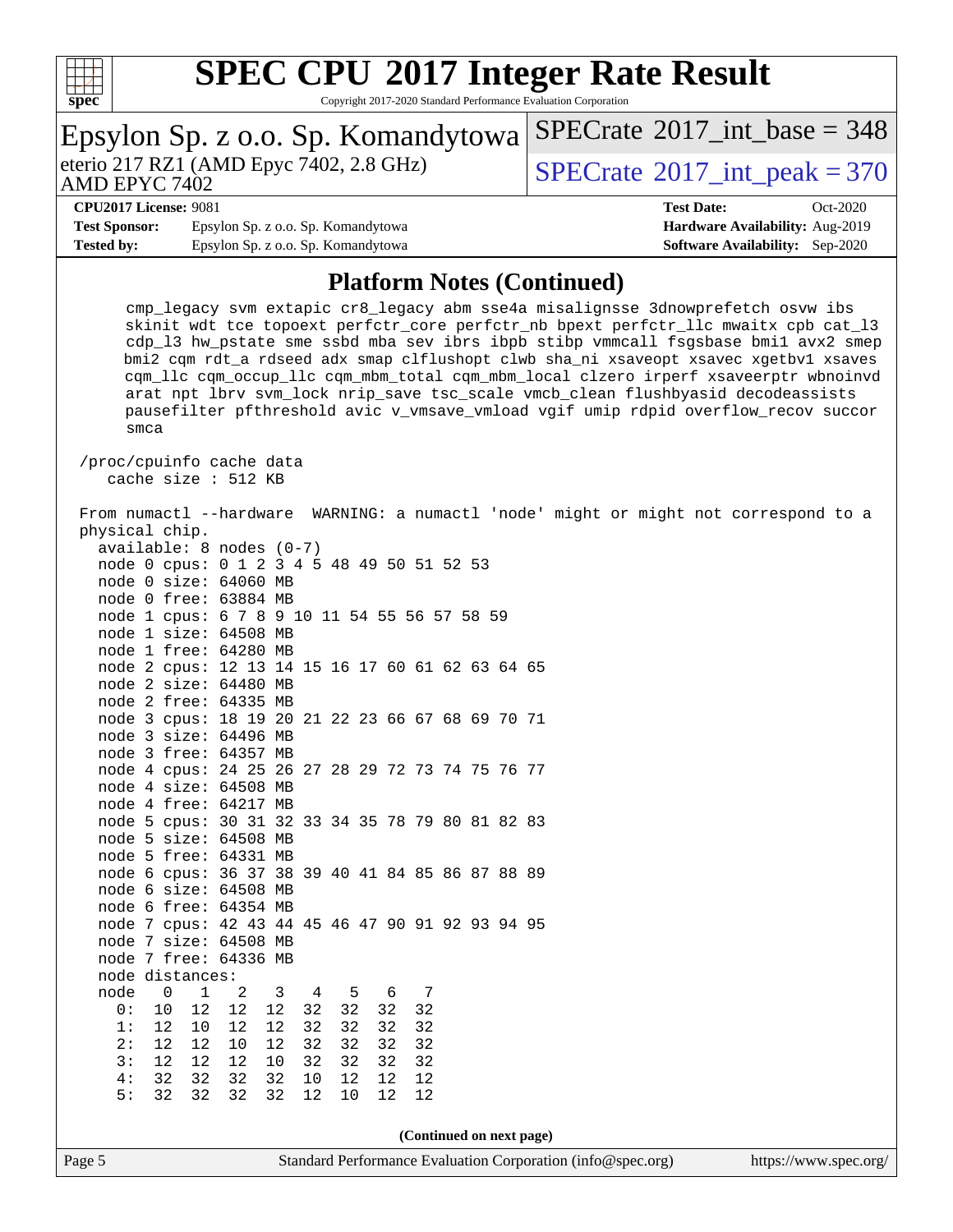

| Epsylon Sp. z o.o. Sp. Komandytowa                                                                                                                                                                                                                                                                                                                                                                                                                                                                                                                                                                                                                                                               | $SPECrate^{\circ}2017\_int\_base = 348$                                                                                                                                                                                                                    |  |  |  |  |
|--------------------------------------------------------------------------------------------------------------------------------------------------------------------------------------------------------------------------------------------------------------------------------------------------------------------------------------------------------------------------------------------------------------------------------------------------------------------------------------------------------------------------------------------------------------------------------------------------------------------------------------------------------------------------------------------------|------------------------------------------------------------------------------------------------------------------------------------------------------------------------------------------------------------------------------------------------------------|--|--|--|--|
| eterio 217 RZ1 (AMD Epyc 7402, 2.8 GHz)<br>AMD EPYC 7402                                                                                                                                                                                                                                                                                                                                                                                                                                                                                                                                                                                                                                         | $SPECTate$ <sup>®</sup> 2017_int_peak = 370                                                                                                                                                                                                                |  |  |  |  |
| <b>CPU2017 License: 9081</b>                                                                                                                                                                                                                                                                                                                                                                                                                                                                                                                                                                                                                                                                     | <b>Test Date:</b><br>Oct-2020                                                                                                                                                                                                                              |  |  |  |  |
| <b>Test Sponsor:</b><br>Epsylon Sp. z o.o. Sp. Komandytowa                                                                                                                                                                                                                                                                                                                                                                                                                                                                                                                                                                                                                                       | Hardware Availability: Aug-2019                                                                                                                                                                                                                            |  |  |  |  |
| <b>Tested by:</b><br>Epsylon Sp. z o.o. Sp. Komandytowa                                                                                                                                                                                                                                                                                                                                                                                                                                                                                                                                                                                                                                          | <b>Software Availability:</b> Sep-2020                                                                                                                                                                                                                     |  |  |  |  |
|                                                                                                                                                                                                                                                                                                                                                                                                                                                                                                                                                                                                                                                                                                  |                                                                                                                                                                                                                                                            |  |  |  |  |
| <b>Platform Notes (Continued)</b>                                                                                                                                                                                                                                                                                                                                                                                                                                                                                                                                                                                                                                                                |                                                                                                                                                                                                                                                            |  |  |  |  |
| 12<br>12<br>10<br>6 :<br>32 32 32 32<br>12<br>32 32 32<br>12<br>12<br>7:<br>32<br>12<br>10                                                                                                                                                                                                                                                                                                                                                                                                                                                                                                                                                                                                       |                                                                                                                                                                                                                                                            |  |  |  |  |
| From /proc/meminfo<br>MemTotal:<br>527951752 kB<br>HugePages_Total:<br>0<br>Hugepagesize:<br>2048 kB                                                                                                                                                                                                                                                                                                                                                                                                                                                                                                                                                                                             |                                                                                                                                                                                                                                                            |  |  |  |  |
| From /etc/*release* /etc/*version*<br>centos-release: CentOS Linux release 8.2.2004 (Core)<br>centos-release-upstream: Derived from Red Hat Enterprise Linux 8.2 (Source)<br>os-release:<br>NAME="CentOS Linux"<br>VERSION="8 (Core)"<br>ID="centos"<br>ID_LIKE="rhel fedora"<br>VERSION_ID="8"<br>PLATFORM_ID="platform:el8"<br>PRETTY_NAME="CentOS Linux 8 (Core)"<br>$ANSI$ _COLOR=" $0:31$ "<br>redhat-release: CentOS Linux release 8.2.2004 (Core)<br>system-release: CentOS Linux release 8.2.2004 (Core)<br>system-release-cpe: cpe:/o:centos:centos:8<br>uname $-a$ :<br>Linux Zyxel 4.18.0-193.19.1.el8_2.x86_64 #1 SMP Mon Sep 14 14:37:00 UTC 2020 x86_64<br>x86_64 x86_64 GNU/Linux |                                                                                                                                                                                                                                                            |  |  |  |  |
| Kernel self-reported vulnerability status:                                                                                                                                                                                                                                                                                                                                                                                                                                                                                                                                                                                                                                                       |                                                                                                                                                                                                                                                            |  |  |  |  |
| itlb_multihit:<br>CVE-2018-3620 (L1 Terminal Fault):<br>Microarchitectural Data Sampling:<br>CVE-2017-5754 (Meltdown):<br>CVE-2018-3639 (Speculative Store Bypass): Mitigation: Speculative Store Bypass disabled<br>CVE-2017-5753 (Spectre variant 1):<br>$CVE-2017-5715$ (Spectre variant 2):<br>filling                                                                                                                                                                                                                                                                                                                                                                                       | Not affected<br>Not affected<br>Not affected<br>Not affected<br>via prctl and seccomp<br>Mitigation: usercopy/swapgs barriers and __user<br>pointer sanitization<br>Mitigation: Full AMD retpoline, IBPB:<br>conditional, IBRS_FW, STIBP: conditional, RSB |  |  |  |  |
| srbds:                                                                                                                                                                                                                                                                                                                                                                                                                                                                                                                                                                                                                                                                                           | Not affected                                                                                                                                                                                                                                               |  |  |  |  |
| tsx_async_abort:<br>run-level 3 Oct 22 12:57                                                                                                                                                                                                                                                                                                                                                                                                                                                                                                                                                                                                                                                     | Not affected                                                                                                                                                                                                                                               |  |  |  |  |
| SPEC is set to: /home/CPU2017-1.1.0                                                                                                                                                                                                                                                                                                                                                                                                                                                                                                                                                                                                                                                              |                                                                                                                                                                                                                                                            |  |  |  |  |
|                                                                                                                                                                                                                                                                                                                                                                                                                                                                                                                                                                                                                                                                                                  |                                                                                                                                                                                                                                                            |  |  |  |  |
| (Continued on next page)                                                                                                                                                                                                                                                                                                                                                                                                                                                                                                                                                                                                                                                                         |                                                                                                                                                                                                                                                            |  |  |  |  |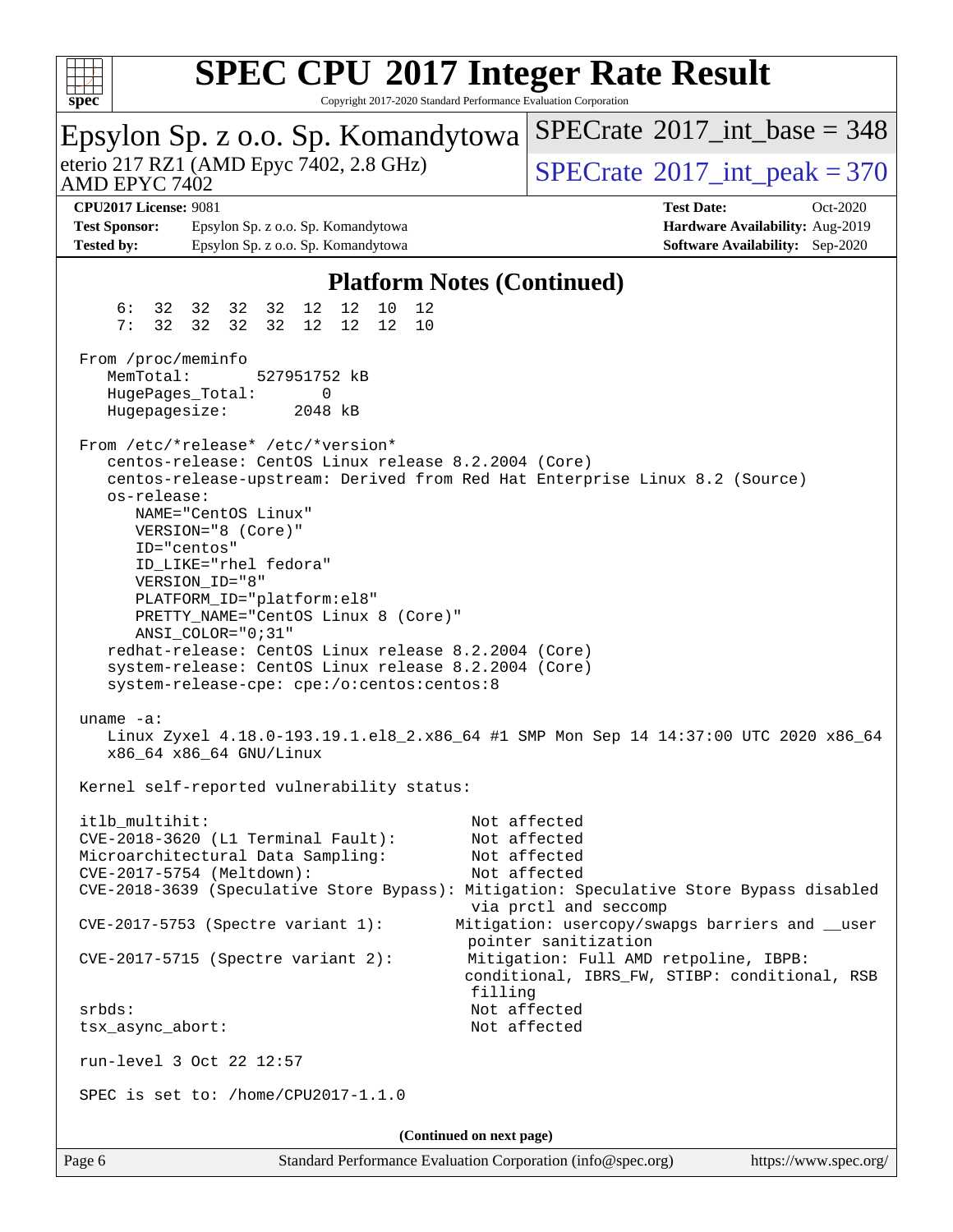

| spec<br>Copyright 2017-2020 Diamatu I Chomiance Evaluation Corporatio                                                                                                                                                                                                                                                                                                                                                  |                                                                                                            |  |  |
|------------------------------------------------------------------------------------------------------------------------------------------------------------------------------------------------------------------------------------------------------------------------------------------------------------------------------------------------------------------------------------------------------------------------|------------------------------------------------------------------------------------------------------------|--|--|
| Epsylon Sp. z o.o. Sp. Komandytowa                                                                                                                                                                                                                                                                                                                                                                                     | $SPECTate@2017_int\_base = 348$                                                                            |  |  |
| eterio 217 RZ1 (AMD Epyc 7402, 2.8 GHz)<br>AMD EPYC 7402                                                                                                                                                                                                                                                                                                                                                               | $SPECrate$ <sup>®</sup> 2017_int_peak = 370                                                                |  |  |
| <b>CPU2017 License: 9081</b><br><b>Test Sponsor:</b><br>Epsylon Sp. z o.o. Sp. Komandytowa<br><b>Tested by:</b><br>Epsylon Sp. z o.o. Sp. Komandytowa                                                                                                                                                                                                                                                                  | <b>Test Date:</b><br>Oct-2020<br>Hardware Availability: Aug-2019<br><b>Software Availability:</b> Sep-2020 |  |  |
| <b>Platform Notes (Continued)</b>                                                                                                                                                                                                                                                                                                                                                                                      |                                                                                                            |  |  |
| Filesystem<br>/dev/mapper/cl_zyxel-home xfs<br>839G 9.7G 829G                                                                                                                                                                                                                                                                                                                                                          | Type Size Used Avail Use% Mounted on<br>2% /home                                                           |  |  |
| From /sys/devices/virtual/dmi/id<br>BIOS:<br>American Megatrends Inc. 3003 07/10/2020<br>Vendor: ASUSTeK COMPUTER INC.<br>Product: KNPP-D32-R Series<br>Product Family: Server<br>Serial: System Serial Number                                                                                                                                                                                                         |                                                                                                            |  |  |
| Additional information from dmidecode follows. WARNING: Use caution when you interpret<br>this section. The 'dmidecode' program reads system data which is "intended to allow<br>hardware to be accurately determined", but the intent may not be met, as there are<br>frequent changes to hardware, firmware, and the "DMTF SMBIOS" standard.<br>Memory:<br>16x Micron Technology 36ASF4G72PZ-3G2E2 32 kB 2 rank 3200 |                                                                                                            |  |  |
| 16x Unknown Unknown                                                                                                                                                                                                                                                                                                                                                                                                    |                                                                                                            |  |  |
| (End of data from sysinfo program)                                                                                                                                                                                                                                                                                                                                                                                     |                                                                                                            |  |  |
| <b>Compiler Version Notes</b>                                                                                                                                                                                                                                                                                                                                                                                          |                                                                                                            |  |  |
| $502.$ gcc_r(peak)                                                                                                                                                                                                                                                                                                                                                                                                     |                                                                                                            |  |  |
| AOCC.LLVM.2.0.0.B191.2019_07_19 clang version 8.0.0 (CLANG: Jenkins<br>AOCC_2_0_0-Build#191) (based on LLVM AOCC.LLVM.2.0.0.B191.2019_07_19)<br>Target: i386-unknown-linux-gnu<br>Thread model: posix<br>InstalledDir: /sppo/dev/compilers/aocc-compiler-2.0.0/bin                                                                                                                                                     |                                                                                                            |  |  |
| ====================================<br>500.perlbench_r(base, peak) 502.gcc_r(base) 505.mcf_r(base, peak)<br>С<br>525.x264_r(base, peak) 557.xz_r(base, peak)                                                                                                                                                                                                                                                          |                                                                                                            |  |  |
| AOCC.LLVM.2.0.0.B191.2019_07_19 clang version 8.0.0 (CLANG: Jenkins<br>AOCC_2_0_0-Build#191) (based on LLVM AOCC.LLVM.2.0.0.B191.2019_07_19)<br>Target: x86_64-unknown-linux-gnu<br>Thread model: posix<br>InstalledDir: /sppo/dev/compilers/aocc-compiler-2.0.0/bin                                                                                                                                                   |                                                                                                            |  |  |
|                                                                                                                                                                                                                                                                                                                                                                                                                        |                                                                                                            |  |  |
| 502.gcc_r(peak)<br>C                                                                                                                                                                                                                                                                                                                                                                                                   |                                                                                                            |  |  |
| (Continued on next page)                                                                                                                                                                                                                                                                                                                                                                                               |                                                                                                            |  |  |
| Standard Performance Evaluation Corporation (info@spec.org)<br>Page 7                                                                                                                                                                                                                                                                                                                                                  | https://www.spec.org/                                                                                      |  |  |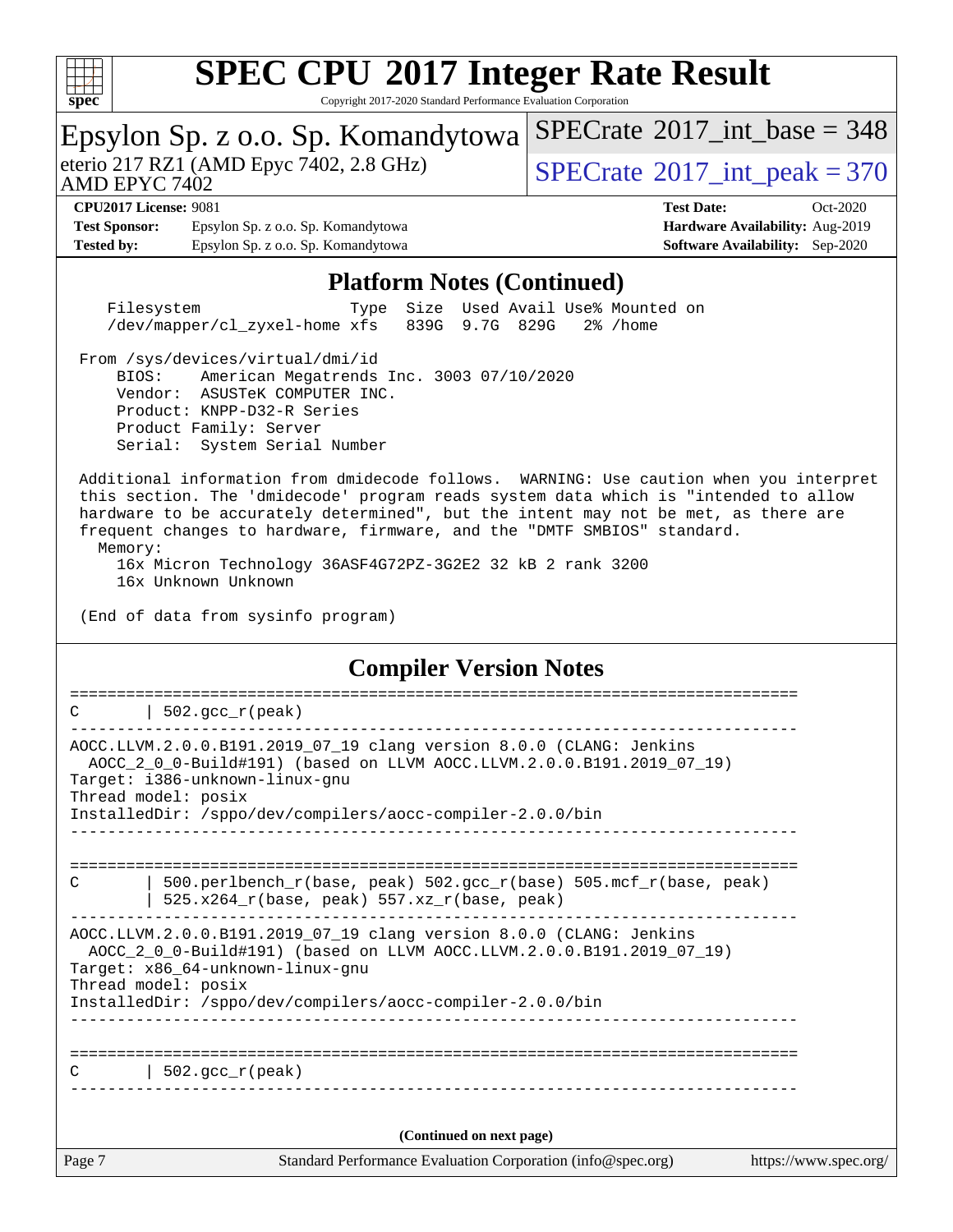

|                                                                                                                                                                                                                                                                    | Epsylon Sp. z o.o. Sp. Komandytowa                                                                                                                                                                                                            | $SPECTate$ <sup>®</sup> 2017_int_base = 348 |                                        |  |
|--------------------------------------------------------------------------------------------------------------------------------------------------------------------------------------------------------------------------------------------------------------------|-----------------------------------------------------------------------------------------------------------------------------------------------------------------------------------------------------------------------------------------------|---------------------------------------------|----------------------------------------|--|
| AMD EPYC 7402                                                                                                                                                                                                                                                      | eterio 217 RZ1 (AMD Epyc 7402, 2.8 GHz)                                                                                                                                                                                                       | $SPECTate$ <sup>®</sup> 2017_int_peak = 370 |                                        |  |
| <b>CPU2017 License: 9081</b>                                                                                                                                                                                                                                       |                                                                                                                                                                                                                                               | <b>Test Date:</b>                           | Oct-2020                               |  |
| <b>Test Sponsor:</b>                                                                                                                                                                                                                                               | Epsylon Sp. z o.o. Sp. Komandytowa                                                                                                                                                                                                            |                                             | Hardware Availability: Aug-2019        |  |
| <b>Tested by:</b>                                                                                                                                                                                                                                                  | Epsylon Sp. z o.o. Sp. Komandytowa                                                                                                                                                                                                            |                                             | <b>Software Availability:</b> Sep-2020 |  |
|                                                                                                                                                                                                                                                                    | <b>Compiler Version Notes (Continued)</b>                                                                                                                                                                                                     |                                             |                                        |  |
| AOCC.LLVM.2.0.0.B191.2019_07_19 clang version 8.0.0 (CLANG: Jenkins<br>AOCC_2_0_0-Build#191) (based on LLVM AOCC.LLVM.2.0.0.B191.2019_07_19)<br>Target: i386-unknown-linux-gnu<br>Thread model: posix<br>InstalledDir: /sppo/dev/compilers/aocc-compiler-2.0.0/bin |                                                                                                                                                                                                                                               |                                             |                                        |  |
| C                                                                                                                                                                                                                                                                  | 500.perlbench_r(base, peak) 502.gcc_r(base) 505.mcf_r(base, peak)<br>$525.x264_r(base, peak) 557.xz_r(base, peak)$                                                                                                                            |                                             |                                        |  |
| Thread model: posix                                                                                                                                                                                                                                                | AOCC.LLVM.2.0.0.B191.2019_07_19 clang version 8.0.0 (CLANG: Jenkins<br>AOCC_2_0_0-Build#191) (based on LLVM AOCC.LLVM.2.0.0.B191.2019_07_19)<br>Target: x86_64-unknown-linux-gnu<br>InstalledDir: /sppo/dev/compilers/aocc-compiler-2.0.0/bin |                                             |                                        |  |
| $523. x$ alancbmk $r$ (peak)<br>$C++$                                                                                                                                                                                                                              |                                                                                                                                                                                                                                               |                                             |                                        |  |
| Thread model: posix                                                                                                                                                                                                                                                | AOCC.LLVM.2.0.0.B191.2019_07_19 clang version 8.0.0 (CLANG: Jenkins<br>AOCC_2_0_0-Build#191) (based on LLVM AOCC.LLVM.2.0.0.B191.2019_07_19)<br>Target: i386-unknown-linux-gnu<br>InstalledDir: /sppo/dev/compilers/aocc-compiler-2.0.0/bin   |                                             |                                        |  |
| $C++$                                                                                                                                                                                                                                                              | 520.omnetpp_r(base, peak) 523.xalancbmk_r(base)<br>531.deepsjeng_r(base, peak) 541.leela_r(base, peak)                                                                                                                                        | ====================================        |                                        |  |
| Thread model: posix                                                                                                                                                                                                                                                | AOCC.LLVM.2.0.0.B191.2019_07_19 clang version 8.0.0 (CLANG: Jenkins<br>AOCC_2_0_0-Build#191) (based on LLVM AOCC.LLVM.2.0.0.B191.2019_07_19)<br>Target: x86 64-unknown-linux-gnu<br>InstalledDir: /sppo/dev/compilers/aocc-compiler-2.0.0/bin |                                             |                                        |  |
| $C++$                                                                                                                                                                                                                                                              | $523. x$ alancbmk $r$ (peak)                                                                                                                                                                                                                  |                                             |                                        |  |
| Thread model: posix                                                                                                                                                                                                                                                | AOCC.LLVM.2.0.0.B191.2019_07_19 clang version 8.0.0 (CLANG: Jenkins<br>AOCC_2_0_0-Build#191) (based on LLVM AOCC.LLVM.2.0.0.B191.2019_07_19)<br>Target: i386-unknown-linux-gnu                                                                |                                             |                                        |  |
| InstalledDir: /sppo/dev/compilers/aocc-compiler-2.0.0/bin                                                                                                                                                                                                          |                                                                                                                                                                                                                                               |                                             |                                        |  |
|                                                                                                                                                                                                                                                                    | (Continued on next page)                                                                                                                                                                                                                      |                                             |                                        |  |
| Page 8                                                                                                                                                                                                                                                             | Standard Performance Evaluation Corporation (info@spec.org)                                                                                                                                                                                   |                                             | https://www.spec.org/                  |  |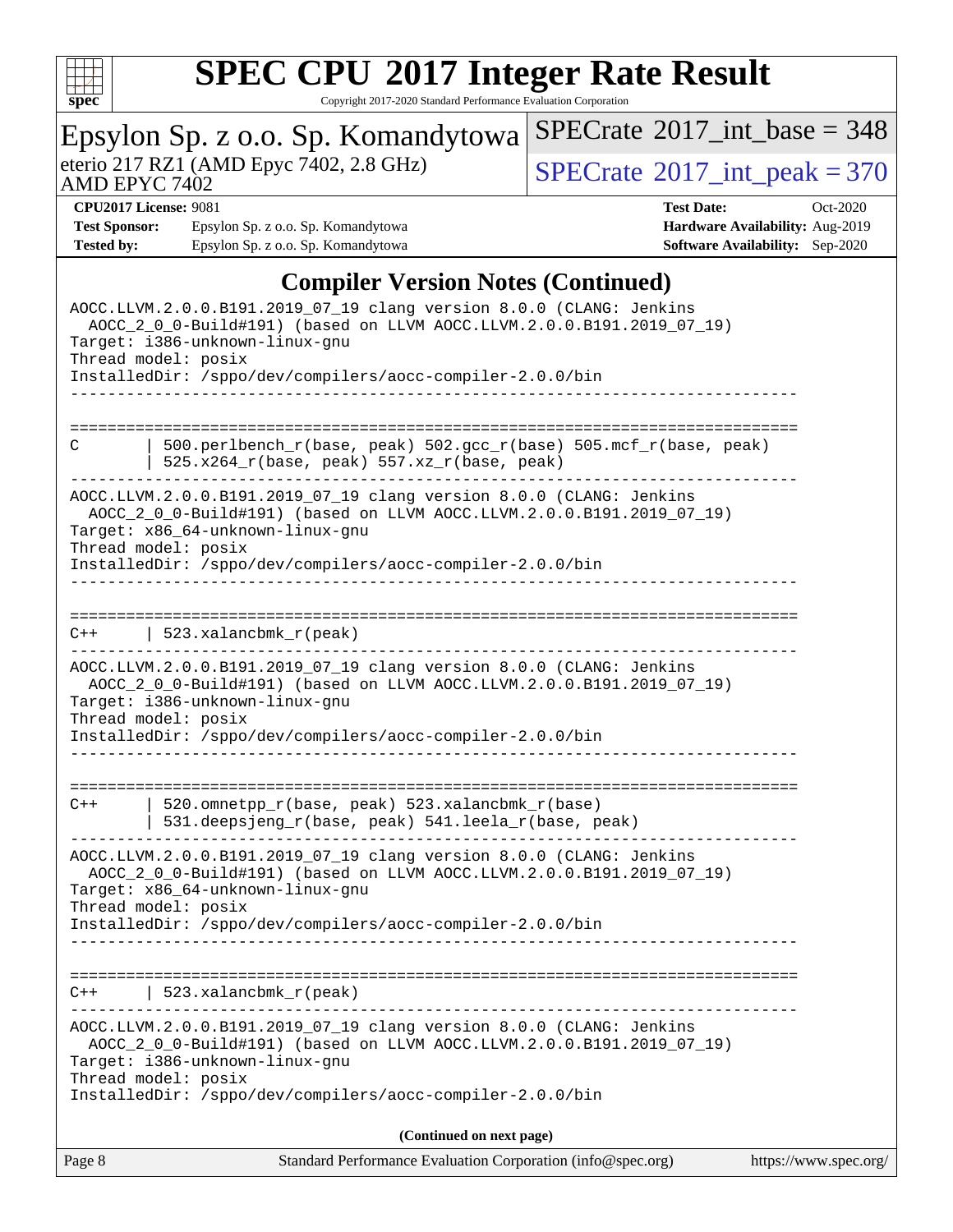

Copyright 2017-2020 Standard Performance Evaluation Corporation

| spec<br>Copyright 2017-2020 Standard I Criormance Evaluation Corporation                                                                                                                                |                                                                                                                                                                                  |                                                                                                              |  |  |
|---------------------------------------------------------------------------------------------------------------------------------------------------------------------------------------------------------|----------------------------------------------------------------------------------------------------------------------------------------------------------------------------------|--------------------------------------------------------------------------------------------------------------|--|--|
| Epsylon Sp. z o.o. Sp. Komandytowa<br>eterio 217 RZ1 (AMD Epyc 7402, 2.8 GHz)<br>AMD EPYC 7402                                                                                                          |                                                                                                                                                                                  | $SPECrate^{\circledast}2017$ int base = 348                                                                  |  |  |
|                                                                                                                                                                                                         |                                                                                                                                                                                  | $SPECrate^{\circ}2017\_int\_peak = 370$                                                                      |  |  |
| <b>Test Sponsor:</b><br><b>Tested by:</b>                                                                                                                                                               | <b>CPU2017 License: 9081</b><br>Epsylon Sp. z o.o. Sp. Komandytowa<br>Epsylon Sp. z o.o. Sp. Komandytowa                                                                         | <b>Test Date:</b><br>$Oct-2020$<br>Hardware Availability: Aug-2019<br><b>Software Availability:</b> Sep-2020 |  |  |
| <b>Compiler Version Notes (Continued)</b>                                                                                                                                                               |                                                                                                                                                                                  |                                                                                                              |  |  |
|                                                                                                                                                                                                         |                                                                                                                                                                                  |                                                                                                              |  |  |
| 520.omnetpp_r(base, peak) 523.xalancbmk_r(base)<br>$C++$<br>531.deepsjeng_r(base, peak) 541.leela_r(base, peak)                                                                                         |                                                                                                                                                                                  |                                                                                                              |  |  |
| AOCC.LLVM.2.0.0.B191.2019_07_19 clang version 8.0.0 (CLANG: Jenkins<br>AOCC_2_0_0-Build#191) (based on LLVM AOCC.LLVM.2.0.0.B191.2019_07_19)<br>Target: x86_64-unknown-linux-gnu<br>Thread model: posix |                                                                                                                                                                                  |                                                                                                              |  |  |
| InstalledDir: /sppo/dev/compilers/aocc-compiler-2.0.0/bin                                                                                                                                               |                                                                                                                                                                                  |                                                                                                              |  |  |
|                                                                                                                                                                                                         | Fortran   548. $exchange2 r(base, peak)$                                                                                                                                         | ------------------------------------                                                                         |  |  |
|                                                                                                                                                                                                         | AOCC.LLVM.2.0.0.B191.2019_07_19 clang version 8.0.0 (CLANG: Jenkins<br>AOCC_2_0_0-Build#191) (based on LLVM AOCC.LLVM.2.0.0.B191.2019_07_19)<br>Target: x86_64-unknown-linux-gnu |                                                                                                              |  |  |
|                                                                                                                                                                                                         | Thread model: posix<br>InstalledDir: /sppo/dev/compilers/aocc-compiler-2.0.0/bin                                                                                                 |                                                                                                              |  |  |
|                                                                                                                                                                                                         |                                                                                                                                                                                  |                                                                                                              |  |  |

#### **[Base Compiler Invocation](http://www.spec.org/auto/cpu2017/Docs/result-fields.html#BaseCompilerInvocation)**

[C benchmarks](http://www.spec.org/auto/cpu2017/Docs/result-fields.html#Cbenchmarks): [clang](http://www.spec.org/cpu2017/results/res2020q4/cpu2017-20201026-24253.flags.html#user_CCbase_clang-c)

[C++ benchmarks:](http://www.spec.org/auto/cpu2017/Docs/result-fields.html#CXXbenchmarks) [clang++](http://www.spec.org/cpu2017/results/res2020q4/cpu2017-20201026-24253.flags.html#user_CXXbase_clang-cpp)

[Fortran benchmarks](http://www.spec.org/auto/cpu2017/Docs/result-fields.html#Fortranbenchmarks): [flang](http://www.spec.org/cpu2017/results/res2020q4/cpu2017-20201026-24253.flags.html#user_FCbase_flang)

### **[Base Portability Flags](http://www.spec.org/auto/cpu2017/Docs/result-fields.html#BasePortabilityFlags)**

 500.perlbench\_r: [-DSPEC\\_LINUX\\_X64](http://www.spec.org/cpu2017/results/res2020q4/cpu2017-20201026-24253.flags.html#b500.perlbench_r_basePORTABILITY_DSPEC_LINUX_X64) [-DSPEC\\_LP64](http://www.spec.org/cpu2017/results/res2020q4/cpu2017-20201026-24253.flags.html#b500.perlbench_r_baseEXTRA_PORTABILITY_DSPEC_LP64) 502.gcc\_r: [-DSPEC\\_LP64](http://www.spec.org/cpu2017/results/res2020q4/cpu2017-20201026-24253.flags.html#suite_baseEXTRA_PORTABILITY502_gcc_r_DSPEC_LP64) 505.mcf\_r: [-DSPEC\\_LP64](http://www.spec.org/cpu2017/results/res2020q4/cpu2017-20201026-24253.flags.html#suite_baseEXTRA_PORTABILITY505_mcf_r_DSPEC_LP64) 520.omnetpp\_r: [-DSPEC\\_LP64](http://www.spec.org/cpu2017/results/res2020q4/cpu2017-20201026-24253.flags.html#suite_baseEXTRA_PORTABILITY520_omnetpp_r_DSPEC_LP64) 523.xalancbmk\_r: [-DSPEC\\_LINUX](http://www.spec.org/cpu2017/results/res2020q4/cpu2017-20201026-24253.flags.html#b523.xalancbmk_r_basePORTABILITY_DSPEC_LINUX) [-DSPEC\\_LP64](http://www.spec.org/cpu2017/results/res2020q4/cpu2017-20201026-24253.flags.html#suite_baseEXTRA_PORTABILITY523_xalancbmk_r_DSPEC_LP64) 525.x264\_r: [-DSPEC\\_LP64](http://www.spec.org/cpu2017/results/res2020q4/cpu2017-20201026-24253.flags.html#suite_baseEXTRA_PORTABILITY525_x264_r_DSPEC_LP64) 531.deepsjeng\_r: [-DSPEC\\_LP64](http://www.spec.org/cpu2017/results/res2020q4/cpu2017-20201026-24253.flags.html#suite_baseEXTRA_PORTABILITY531_deepsjeng_r_DSPEC_LP64)

**(Continued on next page)**

Page 9 Standard Performance Evaluation Corporation [\(info@spec.org\)](mailto:info@spec.org) <https://www.spec.org/>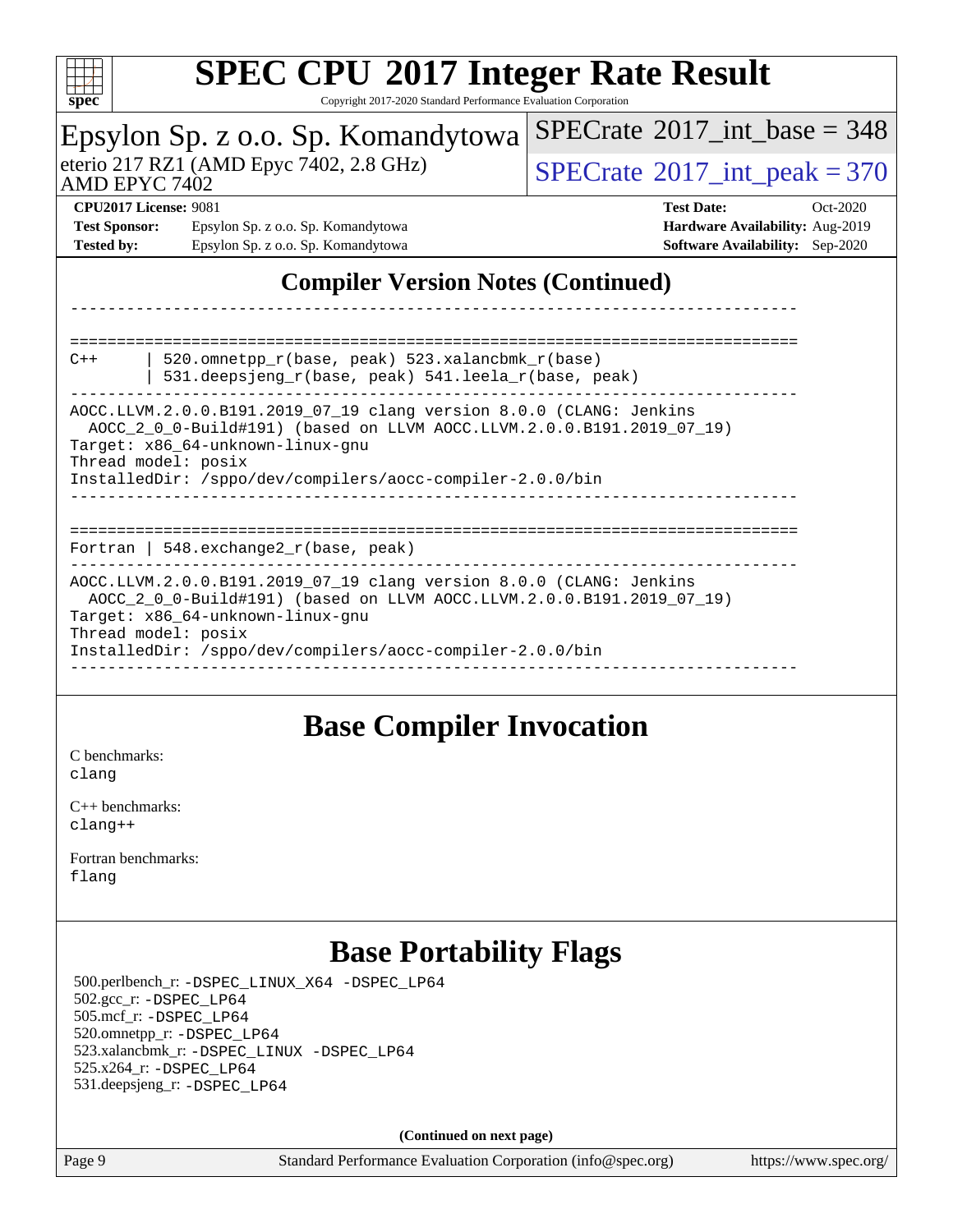

Copyright 2017-2020 Standard Performance Evaluation Corporation

# Epsylon Sp. z o.o. Sp. Komandytowa<br>eterio 217 RZ1 (AMD Epyc 7402, 2.8 GHz)

AMD EPYC 7402

 $SPECTate$ <sup>®</sup>[2017\\_int\\_peak = 3](http://www.spec.org/auto/cpu2017/Docs/result-fields.html#SPECrate2017intpeak)70

 $SPECTate$ <sup>®</sup>[2017\\_int\\_base =](http://www.spec.org/auto/cpu2017/Docs/result-fields.html#SPECrate2017intbase) 348

**[Test Sponsor:](http://www.spec.org/auto/cpu2017/Docs/result-fields.html#TestSponsor)** Epsylon Sp. z o.o. Sp. Komandytowa **[Hardware Availability:](http://www.spec.org/auto/cpu2017/Docs/result-fields.html#HardwareAvailability)** Aug-2019 **[Tested by:](http://www.spec.org/auto/cpu2017/Docs/result-fields.html#Testedby)** Epsylon Sp. z o.o. Sp. Komandytowa **[Software Availability:](http://www.spec.org/auto/cpu2017/Docs/result-fields.html#SoftwareAvailability)** Sep-2020

**[CPU2017 License:](http://www.spec.org/auto/cpu2017/Docs/result-fields.html#CPU2017License)** 9081 **[Test Date:](http://www.spec.org/auto/cpu2017/Docs/result-fields.html#TestDate)** Oct-2020

### **[Base Portability Flags \(Continued\)](http://www.spec.org/auto/cpu2017/Docs/result-fields.html#BasePortabilityFlags)**

 541.leela\_r: [-DSPEC\\_LP64](http://www.spec.org/cpu2017/results/res2020q4/cpu2017-20201026-24253.flags.html#suite_baseEXTRA_PORTABILITY541_leela_r_DSPEC_LP64) 548.exchange2\_r: [-DSPEC\\_LP64](http://www.spec.org/cpu2017/results/res2020q4/cpu2017-20201026-24253.flags.html#suite_baseEXTRA_PORTABILITY548_exchange2_r_DSPEC_LP64) 557.xz\_r: [-DSPEC\\_LP64](http://www.spec.org/cpu2017/results/res2020q4/cpu2017-20201026-24253.flags.html#suite_baseEXTRA_PORTABILITY557_xz_r_DSPEC_LP64)

#### **[Base Optimization Flags](http://www.spec.org/auto/cpu2017/Docs/result-fields.html#BaseOptimizationFlags)**

#### [C benchmarks](http://www.spec.org/auto/cpu2017/Docs/result-fields.html#Cbenchmarks):

[-flto](http://www.spec.org/cpu2017/results/res2020q4/cpu2017-20201026-24253.flags.html#user_CCbase_aocc-flto) [-Wl,-mllvm -Wl,-function-specialize](http://www.spec.org/cpu2017/results/res2020q4/cpu2017-20201026-24253.flags.html#user_CCbase_F-function-specialize_7e7e661e57922243ee67c9a1251cb8910e607325179a0ce7f2884e09a6f5d4a5ef0ae4f37e8a2a11c95fc48e931f06dc2b6016f14b511fcb441e048bef1b065a) [-Wl,-mllvm -Wl,-region-vectorize](http://www.spec.org/cpu2017/results/res2020q4/cpu2017-20201026-24253.flags.html#user_CCbase_F-region-vectorize_fb6c6b5aa293c88efc6c7c2b52b20755e943585b1fe8658c35afef78727fff56e1a56891413c30e36b8e2a6f9a71126986319243e80eb6110b78b288f533c52b) [-Wl,-mllvm -Wl,-vector-library=LIBMVEC](http://www.spec.org/cpu2017/results/res2020q4/cpu2017-20201026-24253.flags.html#user_CCbase_F-use-vector-library_0a14b27fae317f283640384a31f7bfcc2bd4c1d0b5cfc618a3a430800c9b20217b00f61303eff223a3251b4f06ffbc9739dc5296db9d1fbb9ad24a3939d86d66) [-Wl,-mllvm -Wl,-reduce-array-computations=3](http://www.spec.org/cpu2017/results/res2020q4/cpu2017-20201026-24253.flags.html#user_CCbase_F-reduce-array-computations_b882aefe7a5dda4e33149f6299762b9a720dace3e498e13756f4c04e5a19edf5315c1f3993de2e61ec41e8c206231f84e05da7040e1bb5d69ba27d10a12507e4) [-O3](http://www.spec.org/cpu2017/results/res2020q4/cpu2017-20201026-24253.flags.html#user_CCbase_F-O3) [-ffast-math](http://www.spec.org/cpu2017/results/res2020q4/cpu2017-20201026-24253.flags.html#user_CCbase_aocc-ffast-math) [-march=znver2](http://www.spec.org/cpu2017/results/res2020q4/cpu2017-20201026-24253.flags.html#user_CCbase_aocc-march_3e2e19cff2eeef60c5d90b059483627c9ea47eca6d66670dbd53f9185f6439e27eb5e104cf773e9e8ab18c8842ce63e461a3e948d0214bd567ef3ade411bf467) [-fstruct-layout=3](http://www.spec.org/cpu2017/results/res2020q4/cpu2017-20201026-24253.flags.html#user_CCbase_F-struct-layout) [-mllvm -unroll-threshold=50](http://www.spec.org/cpu2017/results/res2020q4/cpu2017-20201026-24253.flags.html#user_CCbase_F-unroll-threshold_458874500b2c105d6d5cb4d7a611c40e2b16e9e3d26b355fea72d644c3673b4de4b3932662f0ed3dbec75c491a13da2d2ca81180bd779dc531083ef1e1e549dc) [-fremap-arrays](http://www.spec.org/cpu2017/results/res2020q4/cpu2017-20201026-24253.flags.html#user_CCbase_F-fremap-arrays) [-mllvm -function-specialize](http://www.spec.org/cpu2017/results/res2020q4/cpu2017-20201026-24253.flags.html#user_CCbase_F-function-specialize_233b3bdba86027f1b094368157e481c5bc59f40286dc25bfadc1858dcd5745c24fd30d5f188710db7fea399bcc9f44a80b3ce3aacc70a8870250c3ae5e1f35b8) [-mllvm -enable-gvn-hoist](http://www.spec.org/cpu2017/results/res2020q4/cpu2017-20201026-24253.flags.html#user_CCbase_F-enable-gvn-hoist_e5856354646dd6ca1333a0ad99b817e4cf8932b91b82809fd8fd47ceff7b22a89eba5c98fd3e3fa5200368fd772cec3dd56abc3c8f7b655a71b9f9848dddedd5) [-mllvm -reduce-array-computations=3](http://www.spec.org/cpu2017/results/res2020q4/cpu2017-20201026-24253.flags.html#user_CCbase_F-reduce-array-computations_aceadb8604558b566e0e3a0d7a3c1533923dd1fa0889614e16288028922629a28d5695c24d3b3be4306b1e311c54317dfffe3a2e57fbcaabc737a1798de39145) [-mllvm -global-vectorize-slp](http://www.spec.org/cpu2017/results/res2020q4/cpu2017-20201026-24253.flags.html#user_CCbase_F-global-vectorize-slp_a3935e8627af4ced727033b1ffd4db27f4d541a363d28d82bf4c2925fb3a0fd4115d6e42d13a2829f9e024d6608eb67a85cb49770f2da5c5ac8dbc737afad603) [-mllvm -vector-library=LIBMVEC](http://www.spec.org/cpu2017/results/res2020q4/cpu2017-20201026-24253.flags.html#user_CCbase_F-use-vector-library_e584e20b4f7ec96aa109254b65d8e01d864f3d68580371b9d93ed7c338191d4cfce20c3c864632264effc6bbe4c7c38153d02096a342ee92501c4a53204a7871) [-mllvm -inline-threshold=1000](http://www.spec.org/cpu2017/results/res2020q4/cpu2017-20201026-24253.flags.html#user_CCbase_dragonegg-llvm-inline-threshold_b7832241b0a6397e4ecdbaf0eb7defdc10f885c2a282fa3240fdc99844d543fda39cf8a4a9dccf68cf19b5438ac3b455264f478df15da0f4988afa40d8243bab) [-flv-function-specialization](http://www.spec.org/cpu2017/results/res2020q4/cpu2017-20201026-24253.flags.html#user_CCbase_F-flv-function-specialization) [-z muldefs](http://www.spec.org/cpu2017/results/res2020q4/cpu2017-20201026-24253.flags.html#user_CCbase_aocc-muldefs) [-lmvec](http://www.spec.org/cpu2017/results/res2020q4/cpu2017-20201026-24253.flags.html#user_CCbase_F-lmvec) [-lamdlibm](http://www.spec.org/cpu2017/results/res2020q4/cpu2017-20201026-24253.flags.html#user_CCbase_F-lamdlibm) [-ljemalloc](http://www.spec.org/cpu2017/results/res2020q4/cpu2017-20201026-24253.flags.html#user_CCbase_jemalloc-lib) [-lflang](http://www.spec.org/cpu2017/results/res2020q4/cpu2017-20201026-24253.flags.html#user_CCbase_F-lflang)

#### [C++ benchmarks:](http://www.spec.org/auto/cpu2017/Docs/result-fields.html#CXXbenchmarks)

[-flto](http://www.spec.org/cpu2017/results/res2020q4/cpu2017-20201026-24253.flags.html#user_CXXbase_aocc-flto) [-Wl,-mllvm -Wl,-function-specialize](http://www.spec.org/cpu2017/results/res2020q4/cpu2017-20201026-24253.flags.html#user_CXXbase_F-function-specialize_7e7e661e57922243ee67c9a1251cb8910e607325179a0ce7f2884e09a6f5d4a5ef0ae4f37e8a2a11c95fc48e931f06dc2b6016f14b511fcb441e048bef1b065a) [-Wl,-mllvm -Wl,-region-vectorize](http://www.spec.org/cpu2017/results/res2020q4/cpu2017-20201026-24253.flags.html#user_CXXbase_F-region-vectorize_fb6c6b5aa293c88efc6c7c2b52b20755e943585b1fe8658c35afef78727fff56e1a56891413c30e36b8e2a6f9a71126986319243e80eb6110b78b288f533c52b) [-Wl,-mllvm -Wl,-vector-library=LIBMVEC](http://www.spec.org/cpu2017/results/res2020q4/cpu2017-20201026-24253.flags.html#user_CXXbase_F-use-vector-library_0a14b27fae317f283640384a31f7bfcc2bd4c1d0b5cfc618a3a430800c9b20217b00f61303eff223a3251b4f06ffbc9739dc5296db9d1fbb9ad24a3939d86d66) [-Wl,-mllvm -Wl,-reduce-array-computations=3](http://www.spec.org/cpu2017/results/res2020q4/cpu2017-20201026-24253.flags.html#user_CXXbase_F-reduce-array-computations_b882aefe7a5dda4e33149f6299762b9a720dace3e498e13756f4c04e5a19edf5315c1f3993de2e61ec41e8c206231f84e05da7040e1bb5d69ba27d10a12507e4) [-Wl,-mllvm -Wl,-suppress-fmas](http://www.spec.org/cpu2017/results/res2020q4/cpu2017-20201026-24253.flags.html#user_CXXbase_F-suppress-fmas_f00f00630e4a059e8af9c161e9bbf420bcf19890a7f99d5933525e66aa4b0bb3ab2339d2b12d97d3a5f5d271e839fe9c109938e91fe06230fb53651590cfa1e8) [-O3](http://www.spec.org/cpu2017/results/res2020q4/cpu2017-20201026-24253.flags.html#user_CXXbase_F-O3) [-ffast-math](http://www.spec.org/cpu2017/results/res2020q4/cpu2017-20201026-24253.flags.html#user_CXXbase_aocc-ffast-math) [-march=znver2](http://www.spec.org/cpu2017/results/res2020q4/cpu2017-20201026-24253.flags.html#user_CXXbase_aocc-march_3e2e19cff2eeef60c5d90b059483627c9ea47eca6d66670dbd53f9185f6439e27eb5e104cf773e9e8ab18c8842ce63e461a3e948d0214bd567ef3ade411bf467) [-mllvm -loop-unswitch-threshold=200000](http://www.spec.org/cpu2017/results/res2020q4/cpu2017-20201026-24253.flags.html#user_CXXbase_F-loop-unswitch-threshold_f9a82ae3270e55b5fbf79d0d96ee93606b73edbbe527d20b18b7bff1a3a146ad50cfc7454c5297978340ae9213029016a7d16221274d672d3f7f42ed25274e1d) [-mllvm -vector-library=LIBMVEC](http://www.spec.org/cpu2017/results/res2020q4/cpu2017-20201026-24253.flags.html#user_CXXbase_F-use-vector-library_e584e20b4f7ec96aa109254b65d8e01d864f3d68580371b9d93ed7c338191d4cfce20c3c864632264effc6bbe4c7c38153d02096a342ee92501c4a53204a7871) [-mllvm -unroll-threshold=100](http://www.spec.org/cpu2017/results/res2020q4/cpu2017-20201026-24253.flags.html#user_CXXbase_F-unroll-threshold_2755d0c78138845d361fa1543e3a063fffa198df9b3edf0cfb856bbc88a81e1769b12ac7a550c5d35197be55360db1a3f95a8d1304df999456cabf5120c45168) [-flv-function-specialization](http://www.spec.org/cpu2017/results/res2020q4/cpu2017-20201026-24253.flags.html#user_CXXbase_F-flv-function-specialization) [-mllvm -enable-partial-unswitch](http://www.spec.org/cpu2017/results/res2020q4/cpu2017-20201026-24253.flags.html#user_CXXbase_F-enable-partial-unswitch_6e1c33f981d77963b1eaf834973128a7f33ce3f8e27f54689656697a35e89dcc875281e0e6283d043e32f367dcb605ba0e307a92e830f7e326789fa6c61b35d3) [-z muldefs](http://www.spec.org/cpu2017/results/res2020q4/cpu2017-20201026-24253.flags.html#user_CXXbase_aocc-muldefs) [-lmvec](http://www.spec.org/cpu2017/results/res2020q4/cpu2017-20201026-24253.flags.html#user_CXXbase_F-lmvec) [-lamdlibm](http://www.spec.org/cpu2017/results/res2020q4/cpu2017-20201026-24253.flags.html#user_CXXbase_F-lamdlibm) [-ljemalloc](http://www.spec.org/cpu2017/results/res2020q4/cpu2017-20201026-24253.flags.html#user_CXXbase_jemalloc-lib) [-lflang](http://www.spec.org/cpu2017/results/res2020q4/cpu2017-20201026-24253.flags.html#user_CXXbase_F-lflang)

#### [Fortran benchmarks](http://www.spec.org/auto/cpu2017/Docs/result-fields.html#Fortranbenchmarks):

[-flto](http://www.spec.org/cpu2017/results/res2020q4/cpu2017-20201026-24253.flags.html#user_FCbase_aocc-flto) [-Wl,-mllvm -Wl,-function-specialize](http://www.spec.org/cpu2017/results/res2020q4/cpu2017-20201026-24253.flags.html#user_FCbase_F-function-specialize_7e7e661e57922243ee67c9a1251cb8910e607325179a0ce7f2884e09a6f5d4a5ef0ae4f37e8a2a11c95fc48e931f06dc2b6016f14b511fcb441e048bef1b065a) [-Wl,-mllvm -Wl,-region-vectorize](http://www.spec.org/cpu2017/results/res2020q4/cpu2017-20201026-24253.flags.html#user_FCbase_F-region-vectorize_fb6c6b5aa293c88efc6c7c2b52b20755e943585b1fe8658c35afef78727fff56e1a56891413c30e36b8e2a6f9a71126986319243e80eb6110b78b288f533c52b) [-Wl,-mllvm -Wl,-vector-library=LIBMVEC](http://www.spec.org/cpu2017/results/res2020q4/cpu2017-20201026-24253.flags.html#user_FCbase_F-use-vector-library_0a14b27fae317f283640384a31f7bfcc2bd4c1d0b5cfc618a3a430800c9b20217b00f61303eff223a3251b4f06ffbc9739dc5296db9d1fbb9ad24a3939d86d66) [-Wl,-mllvm -Wl,-reduce-array-computations=3](http://www.spec.org/cpu2017/results/res2020q4/cpu2017-20201026-24253.flags.html#user_FCbase_F-reduce-array-computations_b882aefe7a5dda4e33149f6299762b9a720dace3e498e13756f4c04e5a19edf5315c1f3993de2e61ec41e8c206231f84e05da7040e1bb5d69ba27d10a12507e4) [-ffast-math](http://www.spec.org/cpu2017/results/res2020q4/cpu2017-20201026-24253.flags.html#user_FCbase_aocc-ffast-math) [-Wl,-mllvm -Wl,-inline-recursion=4](http://www.spec.org/cpu2017/results/res2020q4/cpu2017-20201026-24253.flags.html#user_FCbase_F-inline-recursion) [-Wl,-mllvm -Wl,-lsr-in-nested-loop](http://www.spec.org/cpu2017/results/res2020q4/cpu2017-20201026-24253.flags.html#user_FCbase_F-lsr-in-nested-loop_de4bc7331d07d857538198a5cc9592bc905d78a18065d49b9acfd1f777ae9eca5716aaa3e0e674a48e2e5ec9dad184ee0c682635ad7eff4181b32ab748bf2f49) [-Wl,-mllvm -Wl,-enable-iv-split](http://www.spec.org/cpu2017/results/res2020q4/cpu2017-20201026-24253.flags.html#user_FCbase_F-enable-iv-split_efc18925ba63acc4bb74cb6e43d0987b7b3cf01924ad910e2a6edbbbd0f8b582e31f1ee7ccede3f08176ef2ad41c69507170fb32301bf478d45ceb38dfb89c5e) [-O3](http://www.spec.org/cpu2017/results/res2020q4/cpu2017-20201026-24253.flags.html#user_FCbase_F-O3) [-march=znver2](http://www.spec.org/cpu2017/results/res2020q4/cpu2017-20201026-24253.flags.html#user_FCbase_aocc-march_3e2e19cff2eeef60c5d90b059483627c9ea47eca6d66670dbd53f9185f6439e27eb5e104cf773e9e8ab18c8842ce63e461a3e948d0214bd567ef3ade411bf467) [-funroll-loops](http://www.spec.org/cpu2017/results/res2020q4/cpu2017-20201026-24253.flags.html#user_FCbase_aocc-unroll-loops) [-Mrecursive](http://www.spec.org/cpu2017/results/res2020q4/cpu2017-20201026-24253.flags.html#user_FCbase_F-mrecursive_20a145d63f12d5750a899e17d4450b5b8b40330a9bb4af13688ca650e6fb30857bbbe44fb35cdbb895df6e5b2769de0a0d7659f51ff17acfbef6febafec4023f) [-mllvm -vector-library=LIBMVEC](http://www.spec.org/cpu2017/results/res2020q4/cpu2017-20201026-24253.flags.html#user_FCbase_F-use-vector-library_e584e20b4f7ec96aa109254b65d8e01d864f3d68580371b9d93ed7c338191d4cfce20c3c864632264effc6bbe4c7c38153d02096a342ee92501c4a53204a7871) [-z muldefs](http://www.spec.org/cpu2017/results/res2020q4/cpu2017-20201026-24253.flags.html#user_FCbase_aocc-muldefs) [-mllvm -disable-indvar-simplify](http://www.spec.org/cpu2017/results/res2020q4/cpu2017-20201026-24253.flags.html#user_FCbase_F-disable-indvar-simplify_c8d861bf19eba5001219ab52ef051176e06bf3166017d5c1ce87aec66e795c6723d10bf23d5a91730d61ad4b3f566b39dd0a4d6e5b2af269ebae30428a1f3630) [-mllvm -unroll-aggressive](http://www.spec.org/cpu2017/results/res2020q4/cpu2017-20201026-24253.flags.html#user_FCbase_F-unroll-aggressive_a366db20af3fd871754361e6b05945ac700b8c3fc538cc6688c755ae5874c6da3d6f3bb6e8d93320d5094064830fdb2c06064831f0f08d916cd8f333e5dba6d9) [-mllvm -unroll-threshold=150](http://www.spec.org/cpu2017/results/res2020q4/cpu2017-20201026-24253.flags.html#user_FCbase_F-unroll-threshold_3352736ce55666ed13437f5f5fd6693920e68d4dfd26bba42492bb1c46b6d7692ff5ba7bd4d2ebdab48d140ca981a39154ff0664b4d322a66fc3d1aafa4d7ffe) [-lmvec](http://www.spec.org/cpu2017/results/res2020q4/cpu2017-20201026-24253.flags.html#user_FCbase_F-lmvec) [-lamdlibm](http://www.spec.org/cpu2017/results/res2020q4/cpu2017-20201026-24253.flags.html#user_FCbase_F-lamdlibm) [-ljemalloc](http://www.spec.org/cpu2017/results/res2020q4/cpu2017-20201026-24253.flags.html#user_FCbase_jemalloc-lib) [-lflang](http://www.spec.org/cpu2017/results/res2020q4/cpu2017-20201026-24253.flags.html#user_FCbase_F-lflang)

#### **[Peak Compiler Invocation](http://www.spec.org/auto/cpu2017/Docs/result-fields.html#PeakCompilerInvocation)**

[C benchmarks](http://www.spec.org/auto/cpu2017/Docs/result-fields.html#Cbenchmarks):

[clang](http://www.spec.org/cpu2017/results/res2020q4/cpu2017-20201026-24253.flags.html#user_CCpeak_clang-c)

**(Continued on next page)**

Page 10 Standard Performance Evaluation Corporation [\(info@spec.org\)](mailto:info@spec.org) <https://www.spec.org/>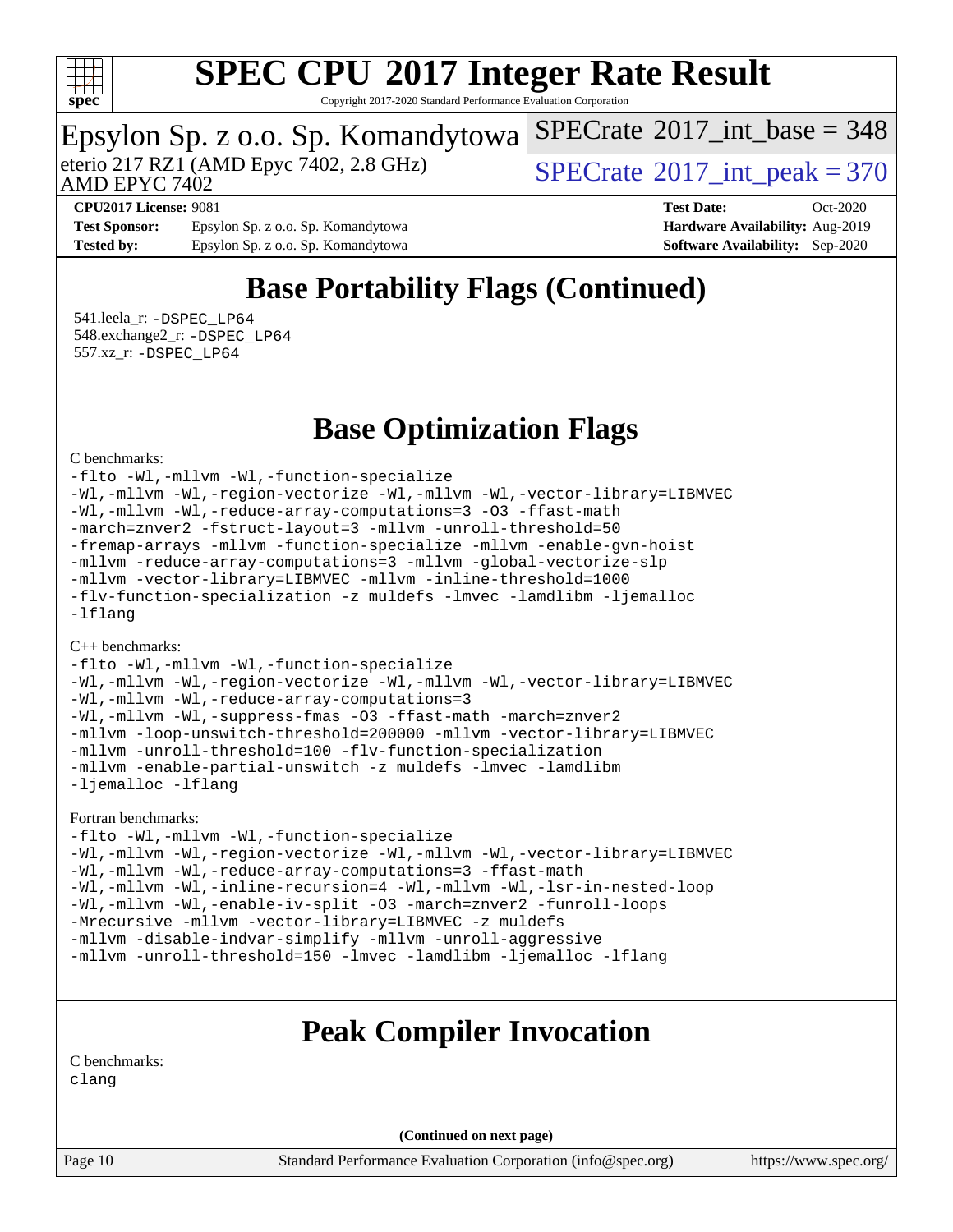

Copyright 2017-2020 Standard Performance Evaluation Corporation

#### Epsylon Sp. z o.o. Sp. Komandytowa

AMD EPYC 7402

eterio 217 RZ1 (AMD Epyc 7402, 2.8 GHz)  $SPECTate^{\circ}2017$ \_int\_peak = 370

 $SPECTate$ <sup>®</sup>[2017\\_int\\_base =](http://www.spec.org/auto/cpu2017/Docs/result-fields.html#SPECrate2017intbase) 348

**[Test Sponsor:](http://www.spec.org/auto/cpu2017/Docs/result-fields.html#TestSponsor)** Epsylon Sp. z o.o. Sp. Komandytowa **[Hardware Availability:](http://www.spec.org/auto/cpu2017/Docs/result-fields.html#HardwareAvailability)** Aug-2019 **[Tested by:](http://www.spec.org/auto/cpu2017/Docs/result-fields.html#Testedby)** Epsylon Sp. z o.o. Sp. Komandytowa **[Software Availability:](http://www.spec.org/auto/cpu2017/Docs/result-fields.html#SoftwareAvailability)** Sep-2020

**[CPU2017 License:](http://www.spec.org/auto/cpu2017/Docs/result-fields.html#CPU2017License)** 9081 **[Test Date:](http://www.spec.org/auto/cpu2017/Docs/result-fields.html#TestDate)** Oct-2020

## **[Peak Compiler Invocation \(Continued\)](http://www.spec.org/auto/cpu2017/Docs/result-fields.html#PeakCompilerInvocation)**

[C++ benchmarks:](http://www.spec.org/auto/cpu2017/Docs/result-fields.html#CXXbenchmarks) [clang++](http://www.spec.org/cpu2017/results/res2020q4/cpu2017-20201026-24253.flags.html#user_CXXpeak_clang-cpp)

[Fortran benchmarks](http://www.spec.org/auto/cpu2017/Docs/result-fields.html#Fortranbenchmarks): [flang](http://www.spec.org/cpu2017/results/res2020q4/cpu2017-20201026-24253.flags.html#user_FCpeak_flang)

#### **[Peak Portability Flags](http://www.spec.org/auto/cpu2017/Docs/result-fields.html#PeakPortabilityFlags)**

 500.perlbench\_r: [-DSPEC\\_LINUX\\_X64](http://www.spec.org/cpu2017/results/res2020q4/cpu2017-20201026-24253.flags.html#b500.perlbench_r_peakPORTABILITY_DSPEC_LINUX_X64) [-DSPEC\\_LP64](http://www.spec.org/cpu2017/results/res2020q4/cpu2017-20201026-24253.flags.html#b500.perlbench_r_peakEXTRA_PORTABILITY_DSPEC_LP64) 502.gcc\_r: [-D\\_FILE\\_OFFSET\\_BITS=64](http://www.spec.org/cpu2017/results/res2020q4/cpu2017-20201026-24253.flags.html#user_peakEXTRA_PORTABILITY502_gcc_r_F-D_FILE_OFFSET_BITS_5ae949a99b284ddf4e95728d47cb0843d81b2eb0e18bdfe74bbf0f61d0b064f4bda2f10ea5eb90e1dcab0e84dbc592acfc5018bc955c18609f94ddb8d550002c) 505.mcf\_r: [-DSPEC\\_LP64](http://www.spec.org/cpu2017/results/res2020q4/cpu2017-20201026-24253.flags.html#suite_peakEXTRA_PORTABILITY505_mcf_r_DSPEC_LP64) 520.omnetpp\_r: [-DSPEC\\_LP64](http://www.spec.org/cpu2017/results/res2020q4/cpu2017-20201026-24253.flags.html#suite_peakEXTRA_PORTABILITY520_omnetpp_r_DSPEC_LP64) 523.xalancbmk\_r: [-DSPEC\\_LINUX](http://www.spec.org/cpu2017/results/res2020q4/cpu2017-20201026-24253.flags.html#b523.xalancbmk_r_peakPORTABILITY_DSPEC_LINUX) [-D\\_FILE\\_OFFSET\\_BITS=64](http://www.spec.org/cpu2017/results/res2020q4/cpu2017-20201026-24253.flags.html#user_peakEXTRA_PORTABILITY523_xalancbmk_r_F-D_FILE_OFFSET_BITS_5ae949a99b284ddf4e95728d47cb0843d81b2eb0e18bdfe74bbf0f61d0b064f4bda2f10ea5eb90e1dcab0e84dbc592acfc5018bc955c18609f94ddb8d550002c) 525.x264\_r: [-DSPEC\\_LP64](http://www.spec.org/cpu2017/results/res2020q4/cpu2017-20201026-24253.flags.html#suite_peakEXTRA_PORTABILITY525_x264_r_DSPEC_LP64) 531.deepsjeng\_r: [-DSPEC\\_LP64](http://www.spec.org/cpu2017/results/res2020q4/cpu2017-20201026-24253.flags.html#suite_peakEXTRA_PORTABILITY531_deepsjeng_r_DSPEC_LP64) 541.leela\_r: [-DSPEC\\_LP64](http://www.spec.org/cpu2017/results/res2020q4/cpu2017-20201026-24253.flags.html#suite_peakEXTRA_PORTABILITY541_leela_r_DSPEC_LP64) 548.exchange2\_r: [-DSPEC\\_LP64](http://www.spec.org/cpu2017/results/res2020q4/cpu2017-20201026-24253.flags.html#suite_peakEXTRA_PORTABILITY548_exchange2_r_DSPEC_LP64) 557.xz\_r: [-DSPEC\\_LP64](http://www.spec.org/cpu2017/results/res2020q4/cpu2017-20201026-24253.flags.html#suite_peakEXTRA_PORTABILITY557_xz_r_DSPEC_LP64)

#### **[Peak Optimization Flags](http://www.spec.org/auto/cpu2017/Docs/result-fields.html#PeakOptimizationFlags)**

[C benchmarks](http://www.spec.org/auto/cpu2017/Docs/result-fields.html#Cbenchmarks):

```
 500.perlbench_r: -flto -Wl,-mllvm -Wl,-function-specialize
-Wl,-mllvm -Wl,-region-vectorize
-Wl,-mllvm -Wl,-vector-library=LIBMVEC
-Wl,-mllvm -Wl,-reduce-array-computations=3
-fprofile-instr-generate(pass 1)
-fprofile-instr-use(pass 2) -Ofast -march=znver2
-mno-sse4a -fstruct-layout=5
-mllvm -vectorize-memory-aggressively
-mllvm -function-specialize -mllvm -enable-gvn-hoist
-mllvm -unroll-threshold=50 -fremap-arrays
-mllvm -vector-library=LIBMVEC
-mllvm -reduce-array-computations=3
-mllvm -global-vectorize-slp -mllvm -inline-threshold=1000
-flv-function-specialization -lmvec -lamdlibm -ljemalloc
-lflang
 502.gcc_r: -m32 -flto -Wl,-mllvm -Wl,-function-specialize
-Wl,-mllvm -Wl,-region-vectorize
-Wl,-mllvm -Wl,-vector-library=LIBMVEC
```
**(Continued on next page)**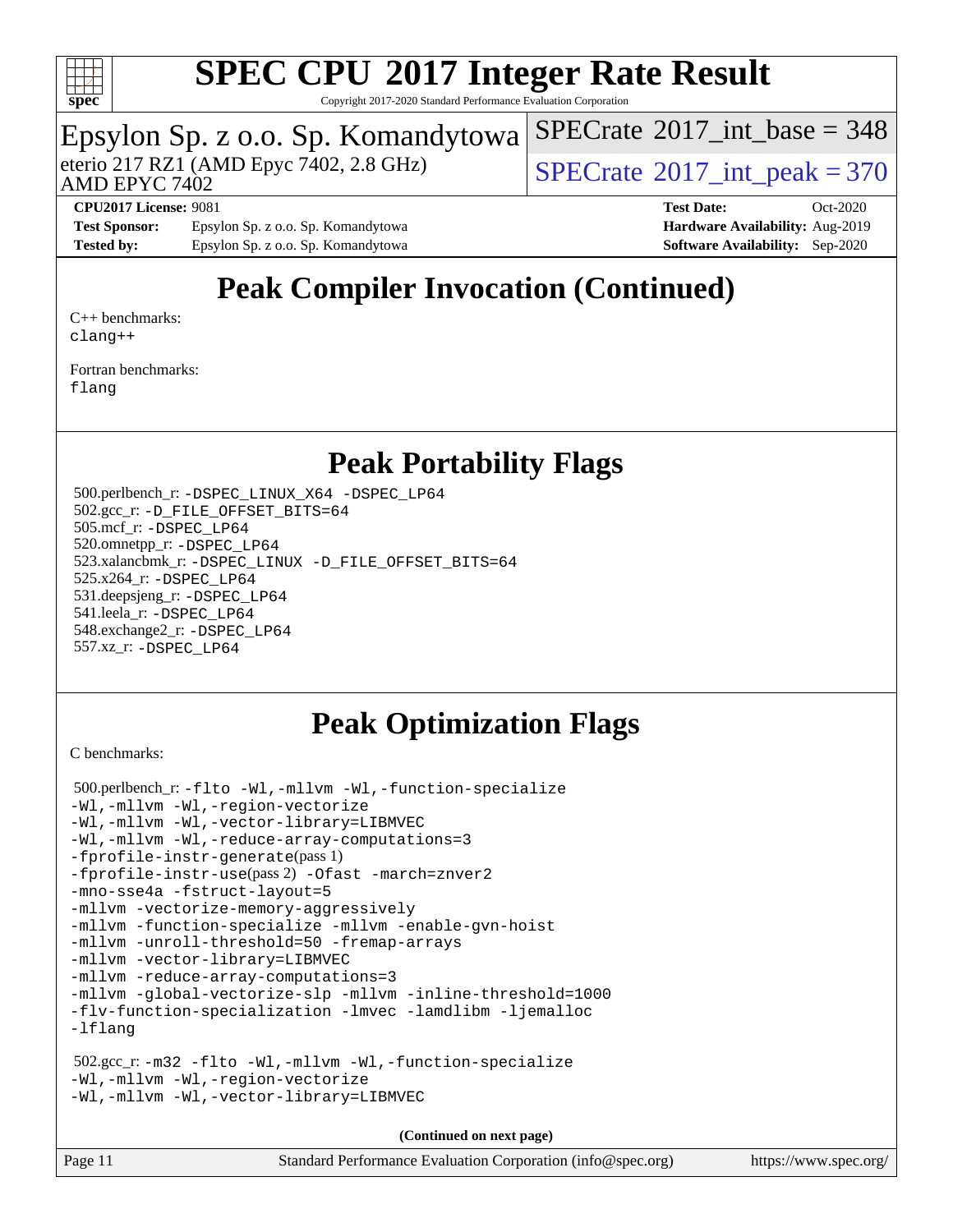

Copyright 2017-2020 Standard Performance Evaluation Corporation

### Epsylon Sp. z o.o. Sp. Komandytowa

AMD EPYC 7402

eterio 217 RZ1 (AMD Epyc 7402, 2.8 GHz)  $SPECTate^{\circ}2017$ \_int\_peak = 370

 $SPECTate$ <sup>®</sup>[2017\\_int\\_base =](http://www.spec.org/auto/cpu2017/Docs/result-fields.html#SPECrate2017intbase) 348

**[Test Sponsor:](http://www.spec.org/auto/cpu2017/Docs/result-fields.html#TestSponsor)** Epsylon Sp. z o.o. Sp. Komandytowa **[Hardware Availability:](http://www.spec.org/auto/cpu2017/Docs/result-fields.html#HardwareAvailability)** Aug-2019 **[Tested by:](http://www.spec.org/auto/cpu2017/Docs/result-fields.html#Testedby)** Epsylon Sp. z o.o. Sp. Komandytowa **[Software Availability:](http://www.spec.org/auto/cpu2017/Docs/result-fields.html#SoftwareAvailability)** Sep-2020

**[CPU2017 License:](http://www.spec.org/auto/cpu2017/Docs/result-fields.html#CPU2017License)** 9081 **[Test Date:](http://www.spec.org/auto/cpu2017/Docs/result-fields.html#TestDate)** Oct-2020

### **[Peak Optimization Flags \(Continued\)](http://www.spec.org/auto/cpu2017/Docs/result-fields.html#PeakOptimizationFlags)**

```
 502.gcc_r (continued):
-Wl,-mllvm -Wl,-reduce-array-computations=3 -Ofast
-march=znver2 -mno-sse4a -fstruct-layout=5
-mllvm -vectorize-memory-aggressively
-mllvm -function-specialize -mllvm -enable-gvn-hoist
-mllvm -unroll-threshold=50 -fremap-arrays
-mllvm -vector-library=LIBMVEC
-mllvm -reduce-array-computations=3
-mllvm -global-vectorize-slp -mllvm -inline-threshold=1000
-flv-function-specialization -fgnu89-inline -ljemalloc
 505.mcf_r: -flto -Wl,-mllvm -Wl,-function-specialize
-Wl,-mllvm -Wl,-region-vectorize
-Wl,-mllvm -Wl,-vector-library=LIBMVEC
-Wl,-mllvm -Wl,-reduce-array-computations=3 -Ofast
-march=znver2 -mno-sse4a -fstruct-layout=5
-mllvm -vectorize-memory-aggressively
-mllvm -function-specialize -mllvm -enable-gvn-hoist
-mllvm -unroll-threshold=50 -fremap-arrays
-mllvm -vector-library=LIBMVEC
-mllvm -reduce-array-computations=3
-mllvm -global-vectorize-slp -mllvm -inline-threshold=1000
-flv-function-specialization -lmvec -lamdlibm -ljemalloc
-lflang
 525.x264_r: Same as 500.perlbench_r
 557.xz_r: Same as 505.mcf_r
C++ benchmarks: 
520.omnetpp_r: basepeak = yes
 523.xalancbmk_r: -m32 -flto -Wl,-mllvm -Wl,-function-specialize
-Wl,-mllvm -Wl,-region-vectorize
-Wl,-mllvm -Wl,-vector-library=LIBMVEC
-Wl,-mllvm -Wl,-reduce-array-computations=3 -Ofast
-march=znver2 -flv-function-specialization
-mllvm -unroll-threshold=100
-mllvm -enable-partial-unswitch
-mllvm -loop-unswitch-threshold=200000
-mllvm -vector-library=LIBMVEC
-mllvm -inline-threshold=1000 -ljemalloc
 531.deepsjeng_r: -flto -Wl,-mllvm -Wl,-function-specialize
-Wl,-mllvm -Wl,-region-vectorize
```
**(Continued on next page)**